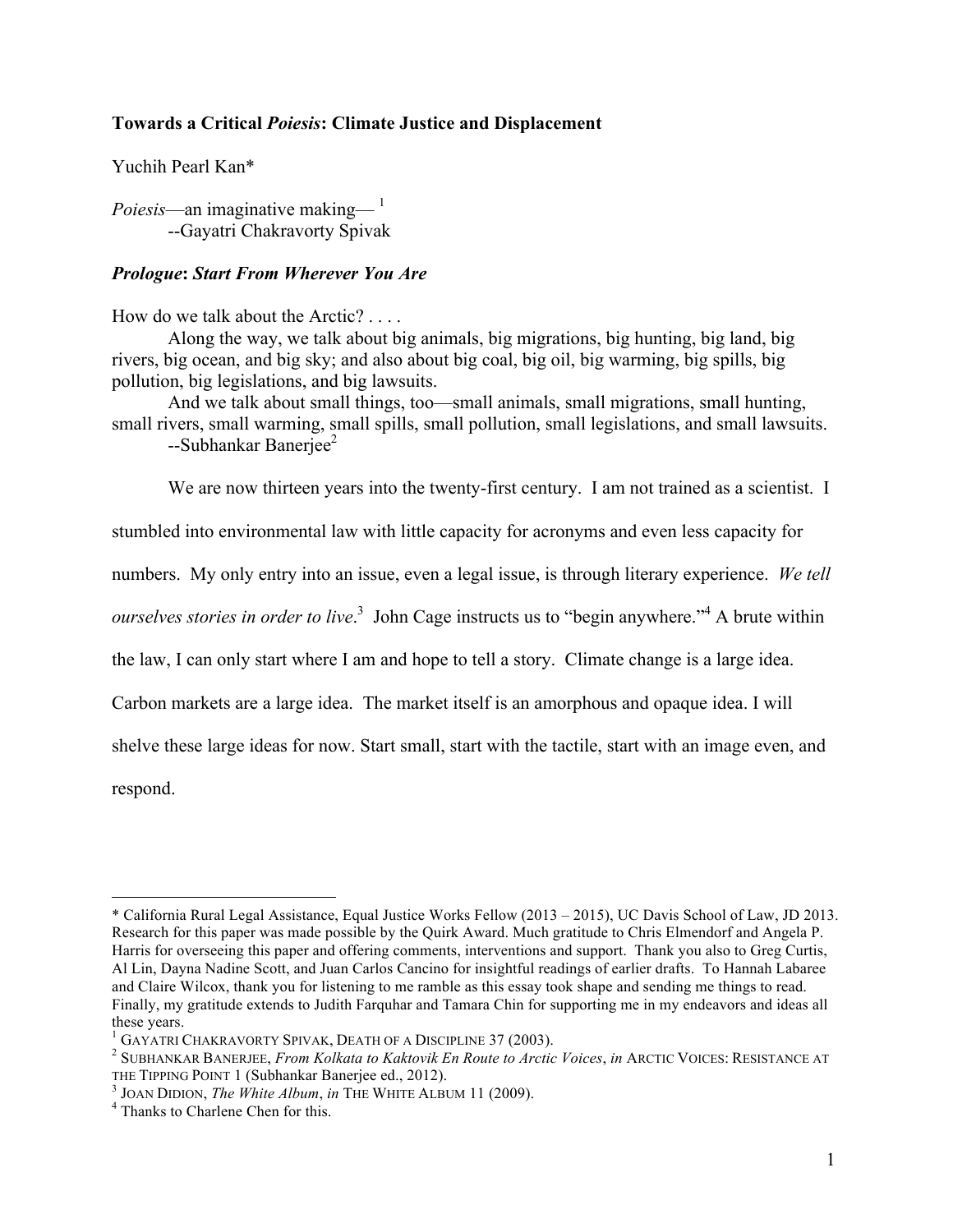Imagine somewhere up North, north of center, there is an 8-mile-long barrier reef island.<sup>5</sup> There, a village of about four hundred people resides.<sup>6</sup> Their tiny village is named Kivalina. The people trace their ancestry thousands of years back to one of the very first settlements in the Americas.<sup>7</sup> The village consists of mostly Iñupiat, Natives of northern Alaska.<sup>8</sup> Like many Alaska Natives, the Native Village of Kivalina survive the harsh Arctic climate through a close understanding of the hunting and gathering seasons, retaining a largely subsistence way of life.<sup>9</sup>

Imagine an aerial photo taken of this village, the coastline inches closer and closer to the houses, the school, the hospital. The coastline is eroded. The village looks dangerously close to being submerged by the sea.<sup>10</sup> Soon it will happen.<sup>11</sup> There is another photo, this one a close-up, a young girl, about nine or ten, with long dark hair and a wide toothy grin, smiling straight into the camera.12 *Things that exist exist and everything is on their side*. <sup>13</sup> You now know that this is not entirely true, that you are talking about the law, not art, and what exists in art may have no place in the law. The first image sticks in your mind as an example of an enterprise gone awry, the culmination of the effects of anthropogenic climate change embodied in one single photograph. The second image, the one of the girl, is more harrowing: it speaks to you as an

 $\frac{8}{1}$   $\frac{1}{4}$ 

<sup>&</sup>lt;sup>5</sup> CHRISTINE SHEARER, *Kivalina: A Climate Change Story, excerpted in* Arctic Voices: Resistance at the Tipping Point 208 (Subhankar Banerjee ed., 2012).

<sup>6</sup> *Id.*

 $\frac{7}{1}$  *Id.* 

<sup>9</sup> *Id.*

<sup>10</sup> *See* Richard Frank, *Kivalina and the Courts: Justice for America's First Climate Refugees*?, LEGAL PLANET (Nov. 28, 2011), http://legalplanet.wordpress.com/2011/11/28/kivalina-and-the-courts-justice-for-americas-first-climaterefugees/, *see also* GAO, Alaska Native Villages: Most are Affected by Flooding and Erosion, but Few Qualify for Federal Assistance, Dec. 2003, at 31.

 $<sup>11</sup>$  GAO, Alaska Native Villages: Most are Affected by Flooding and Erosion, but Few Qualify for Federal</sup> Assistance, Dec. 2003, at 32; GAO, Alaska Native Villages: Limited Progress Has Been Made on Relocating Villages Threatened by Flooding and Erosion, June 2009, at 1.<br><sup>12</sup> CRPE photo *available at*: http://www.crpe-ej.org/crpe/index.php/component/content/article/254 (last visited,

April 23, 2013).

<sup>13</sup> *See* Richard Shiff, *Judd through Oldenburg*, *available at*: http://www.tate.org.uk/download/file/fid/7541 (last visited, April 21, 2013).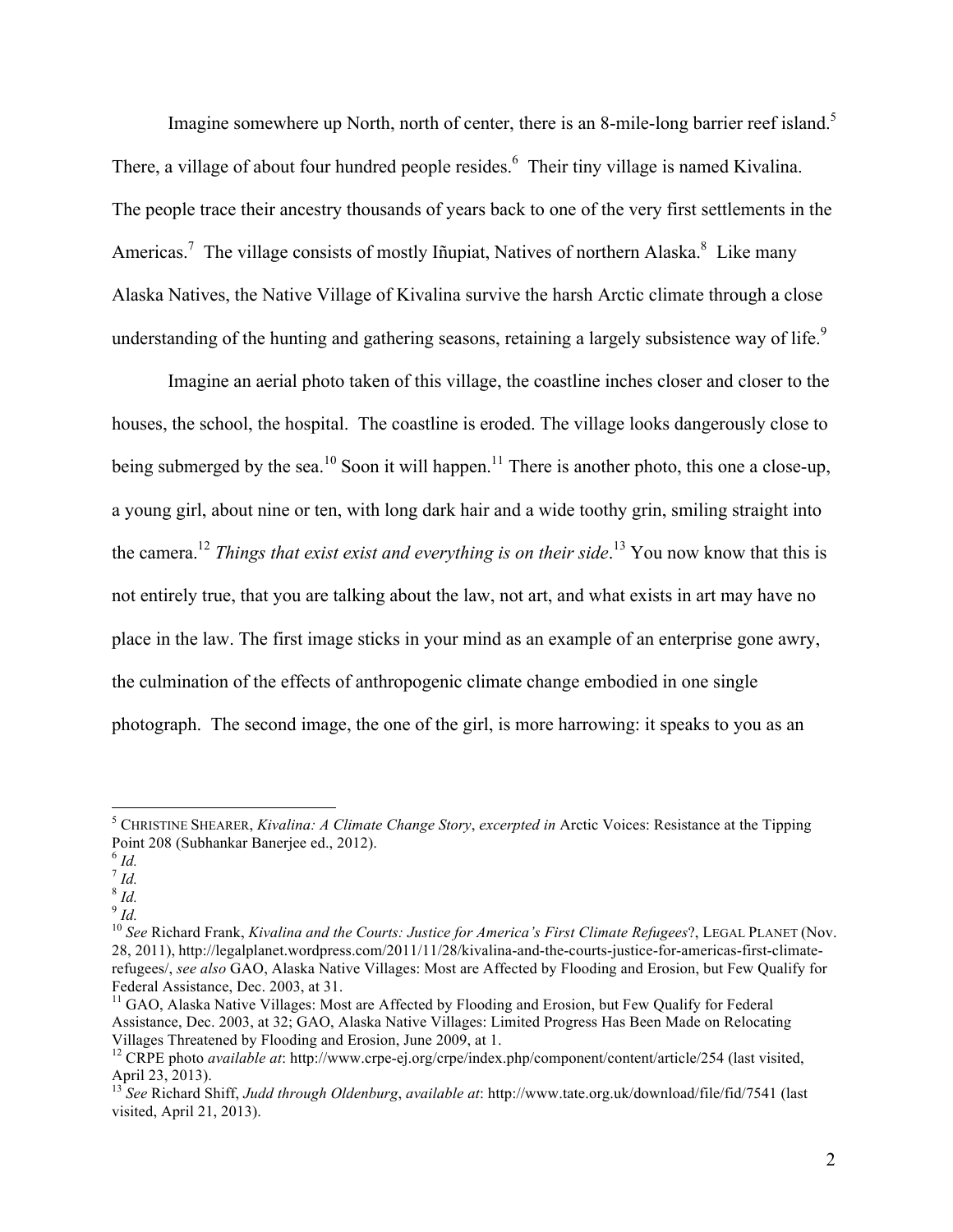image of a lost future.<sup>14</sup> These two images alone are enough for you to conclude that something is wrong, irrevocably wrong.

# I. Native Village of Kivalina v. ExxonMobil Corp.

### *a. Before the Lawsuit*

Ten years ago the U.S. Government Accountability Office ("GAO") issued a report entitled "Alaska Native Villages: Most Are Affected by Flooding and Erosion, but Few Qualify for Federal Assistance."<sup>15</sup> (How prescient! Ten years later the Ninth Circuit says basically the same thing: you are harmed but we can do nothing done about it.) In 2009, GAO issued another report, "Alaska Native Villages: Limited Progress Has Been Made on Relocating Villages Threatened by Flooding and Erosion."<sup>16</sup> The report discusses how the lack of a lead federal agency tasked to address questions of relocation pertaining to Native Alaskan villages makes it difficult to coordinate concerted action.<sup>17</sup> But there is more to this story. Christine Shearer has written a book that tracks how climate change and the lack of regulatory responses have affected Kivalina over decades.18 As early as 1992, the community, noting increased erosion of the island, voted to relocate.<sup>19</sup> Kivalina selected a new site by  $1998.<sup>20</sup>$  "As they tried to engineer the move, however, they found that a government body to assist communities with relocation does not exist."<sup>21</sup> The City Administrator Janet Mitchell reported: "[w]e talked to everyone we could. But the word relocation does not exist at the federal level, and I doubt it exists at the state

<sup>&</sup>lt;sup>14</sup> See generally JONATHAN LEAR, RADICAL HOPE: ETHICS IN AN AGE OF CULTURAL DEVASTATION (2006).<br><sup>15</sup> See GAO, Alaska Native Villages: Most Are Affected by Flooding and Erosion, but Few Qualify for Federal

Assistance, Dec. 2003.

<sup>&</sup>lt;sup>16</sup> GAO, Limited Progress Has Been Made on Relocating Villages Threatened by Flooding and Erosion, June 2009, at 20 ("Federal programs to assist threatened villages prepare for and recover from disasters and to protect and relocate them are limited and unavailable to some villages.").

<sup>&</sup>lt;sup>17</sup> Id.<br><sup>18</sup> See CHRISTINE SHEARER, *Kivalina: A Climate Change Story, excerpted in* ARCTIC VOICES: RESISTANCE AT THE TIPPING POINT 208 (Subhankar Banerjee ed., 2012). 19 *Id.* at 210. 20 *Id.* <sup>21</sup> *Id.*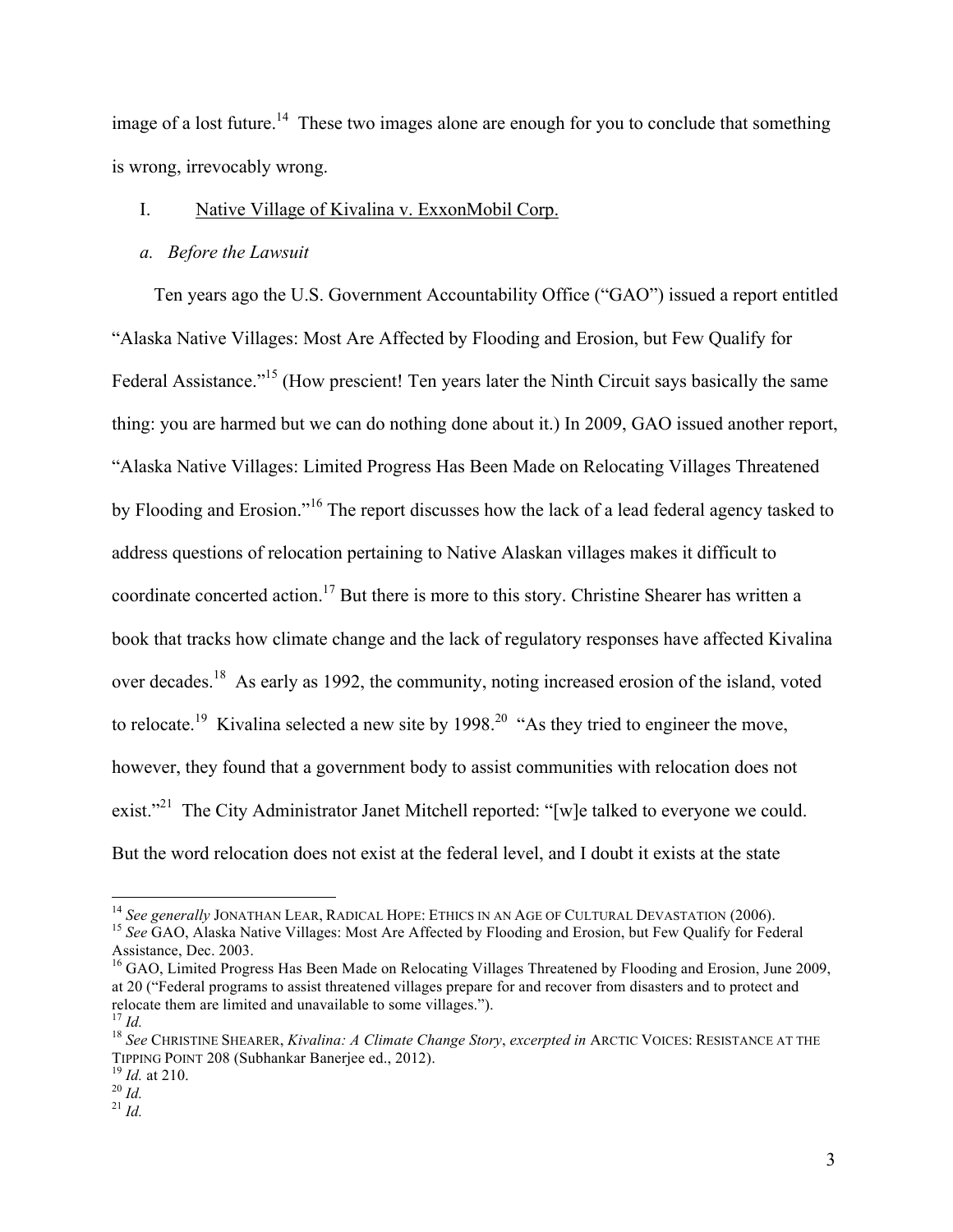level."<sup>22</sup> Kivalina Tribal Administrator Colleen Swan "reported a similar experience: 'There wasn't anyone we could talk to about global warming that deals with climate change."<sup>23</sup> Colleen Swan reported: "[d]ue to the lack of ice formation along the shores of Kivalina, by October 2004 the land began failing . . . . The island seemed to be falling apart and disappearing into the Chukchi Sea before the very eyes of its inhabitants."<sup>24</sup>

Nine years ago the island was falling apart, nine years later the problem still does not exist at the federal regulatory level. How can you insist that your problem is real, that you face imminent danger, if there is no agency, in fact, no language at all, within the regulatory regime to receive your narrative? If you don't speak my language, how can you understand what I am trying to tell you? *The word relocation does not exist at the federal level*. The problem presented is doubly disturbing: first, because the federal government is not at all prepared to address these imminent dangers, $^{25}$  and second, because we now have to contend with the reality that the question of relocation is real and must be addressed as a matter of national policy.<sup>26</sup>

## *b. Federal Court Cannot Redress Kivalina's Harms*

The district court in *Native Village of Kivalina v. ExxonMobil Corp.* dismissed the plaintiffs' complaint for lack of subject matter jurisdiction and lack of standing.<sup>27</sup> In considering "whether [courts] have legal tools to reach a ruling that is 'principled, rational, and based upon reasoned distinctions<sup>"28</sup> the district court emphasized that "the relevant inquiry is whether the judiciary is *granting relief in a reasoned fashion* versus allowing the claims to proceed such that

<sup>&</sup>lt;sup>22</sup> *Id.*<br><sup>23</sup> *Id.*<br><sup>24</sup> *Id.* at 208.<br><sup>25</sup> *See supra* note 15.<br><sup>25</sup> *See supra* note 15.<br><sup>26</sup> "Go on, Government, quibble. Bargain. Beat it down. Say *something*." ARUNDHATI ROY, THE GREATER<br>COMMON GOOD (1999).

<sup>&</sup>lt;sup>27</sup> Native Village of Kivalina v. ExxonMobil Corp., 663 F. Supp. 2d 863, 873 (N.D. Cal. 2009).<br><sup>28</sup> *Id*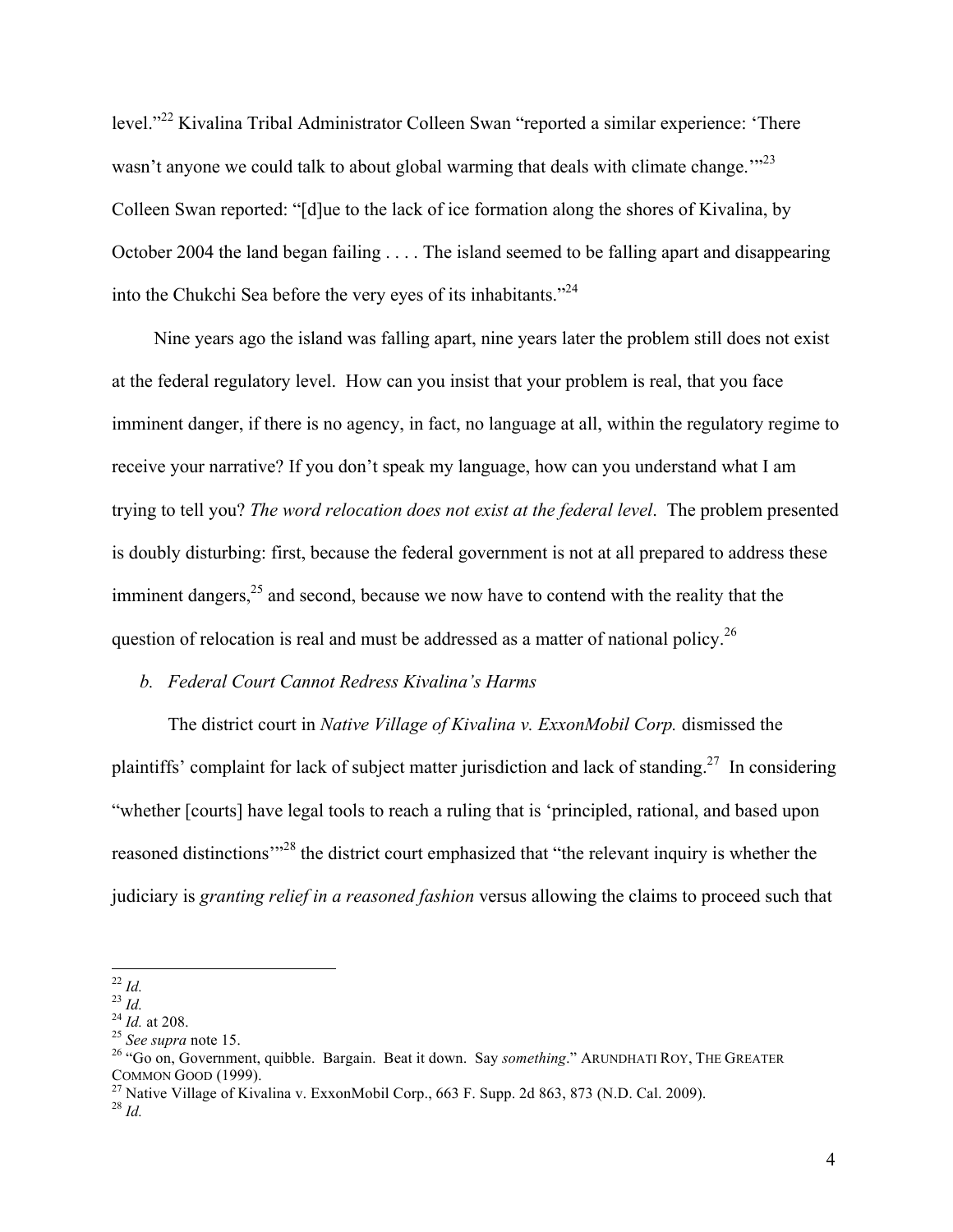they 'merely provide hope without a substantive legal basis for a ruling.'"29 The district court found that the central difficulty is locating a "discrete number of 'polluters'"<sup>30</sup> and "by pressing this lawsuit, Plaintiffs are in effect asking this Court to make a political judgment that the two dozen Defendants named in this action should be the only ones to bear the cost of contributing to global warming."<sup>31</sup> While the district court acknowledges that even if the plaintiffs' assertion that the named defendants are responsible for more of the problem than anyone else in the nation due to their collective greenhouse gas emissions is true, the court finds "that the allocation of fault-and-cost-of global warming is a matter appropriately left for determination by the executive or legislative branch in the first instance."32 On appeal, the Ninth Circuit upheld the lower court's decision. The Ninth Circuit did not develop the political question or standing issues, but rather focused on the doctrine of displacement.

### *c. Displacement of Federal Common Law*

The Ninth Circuit's opinion in *Native Village of Kivalina v. ExxonMobil Corp.* is nicely bookended. It starts off clear as a cloudless day: "The question before us is whether the Clean Air Act, and the Environmental Protection Agency action that the Act authorizes, displaces Kivalina's claims. We hold that it does."<sup>33</sup> Locating a poignant homonymic moment in the law, at the end of the opinion the majority writes "[o]ur conclusion obviously does not aid Kivalina, which itself is being displaced by the rising sea."<sup>34</sup> AFFIRMED. The legal issue that the Ninth Circuit addressed in *Kivalina* is the narrow question of whether the Clean Air Act ("CAA") and

<sup>&</sup>lt;sup>29</sup> *Id.* at 874 (internal citations omitted).<br><sup>30</sup> *Id.* at 875.<br><sup>31</sup> *Id.* at 877.<br><sup>32</sup> *Id.* at 877.<br><sup>33</sup> Native Village of Kivalina v. ExxonMobil Corp., 696 F.3d 849, 853 (9th Cir. 2012).<br><sup>34</sup> *Id.* at 858.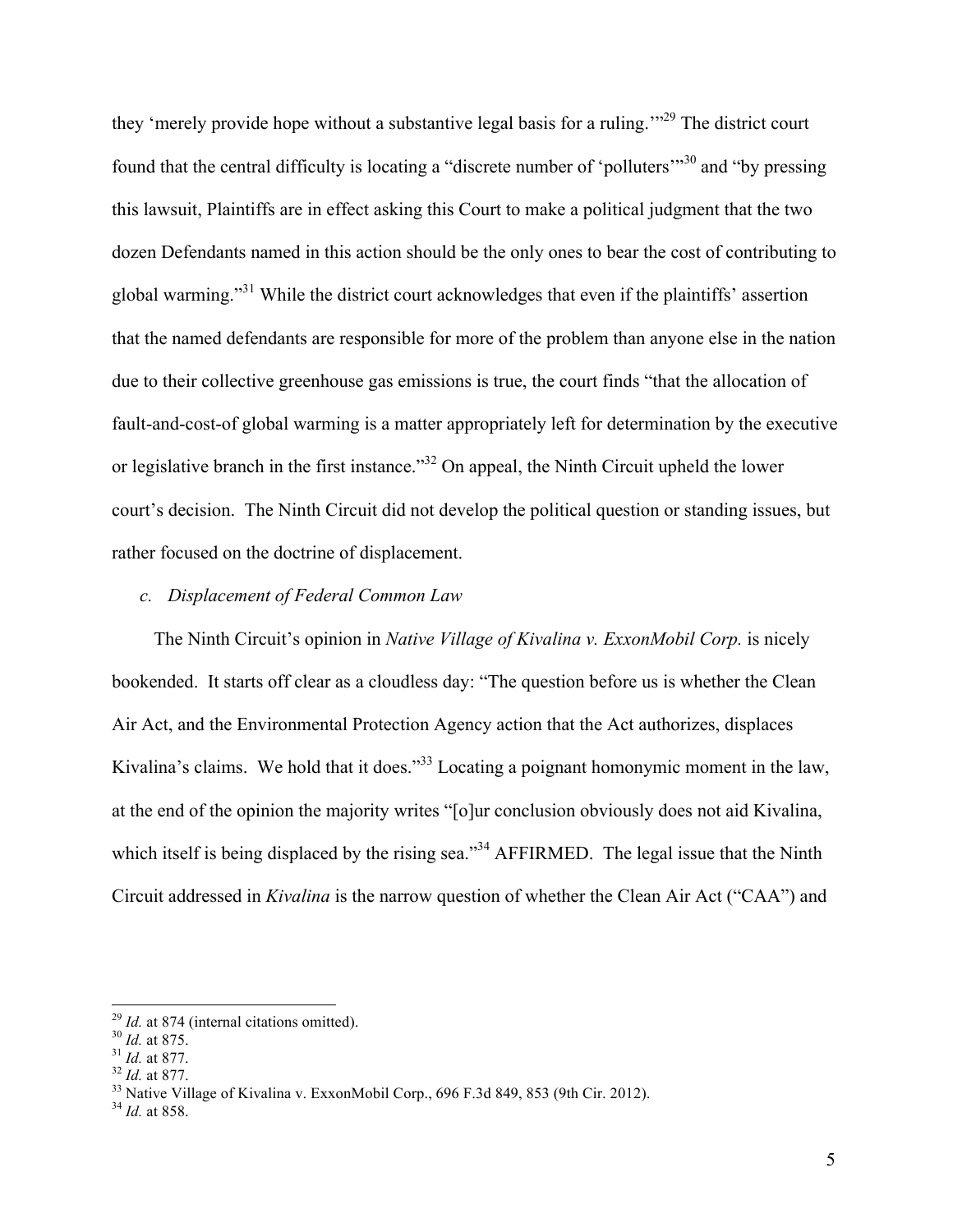Environmental Protection Agency's ("EPA") authorized actions under the CAA displace a federal common law claim of public nuisance seeking damages as remedy.35

While *Kivalina* was being appealed to the Ninth Circuit, the Supreme Court decided *Connecticut v. American Electric Power*. In *AEP*, New York City, eight states, and three private land trusts brought a public nuisance action against "the five largest emitters of carbon dioxide in the United States."36 The plaintiffs in *AEP* brought their claim under a theory of federal common law interstate nuisance and sought injunctive relief through a court-ordered imposition of emissions caps.37 The Supreme Court in *AEP* held "the Clean Air Act and the EPA actions it authorizes displace any federal common law right to seek abatement<sup>38</sup> of carbon dioxide emissions. Under the holding of *AEP* the Supreme Court concluded that the CAA "thus provides a means to seek limits on emissions of carbon dioxide from domestic power plants—the same relief the plaintiffs seek by invoking federal common law."39 Because the Supreme Court held in *Massachusetts v. EPA* that the CAA authorized EPA regulation of greenhouse gases, including carbon dioxide<sup>40</sup>—the decision in *Massachusetts v. EPA* coupled with the relief sought by the plaintiffs under *AEP* resulted in the Supreme Court's holding in *AEP*: "The Act itself thus provides a means to seek limits on emissions of carbon dioxide from power plants—the same relief the plaintiffs seek by invoking federal common law. We see no room for a parallel track."<sup>41</sup> The holding under *AEP* directly ties the relief requested by plaintiffs, pollution abatement, with the power of EPA under the CAA to promulgate rulemakings addressing emissions caps specifically. The Court reasons that under the CAA, because EPA has the power

<sup>&</sup>lt;sup>35</sup> *Id.* at 856-57.<br><sup>36</sup> Connecticut v. Am. Electric. Power Co., 131 S. Ct. 2530, 2533-34 (2011).<br><sup>37</sup> *Id.* at 2534.<br><sup>38</sup> *Id.* at 2537-38.<br><sup>39</sup> *Id.* at 2538.<br><sup>40</sup> *Id.* at 2532.<br><sup>41</sup> *Id.* at 2538.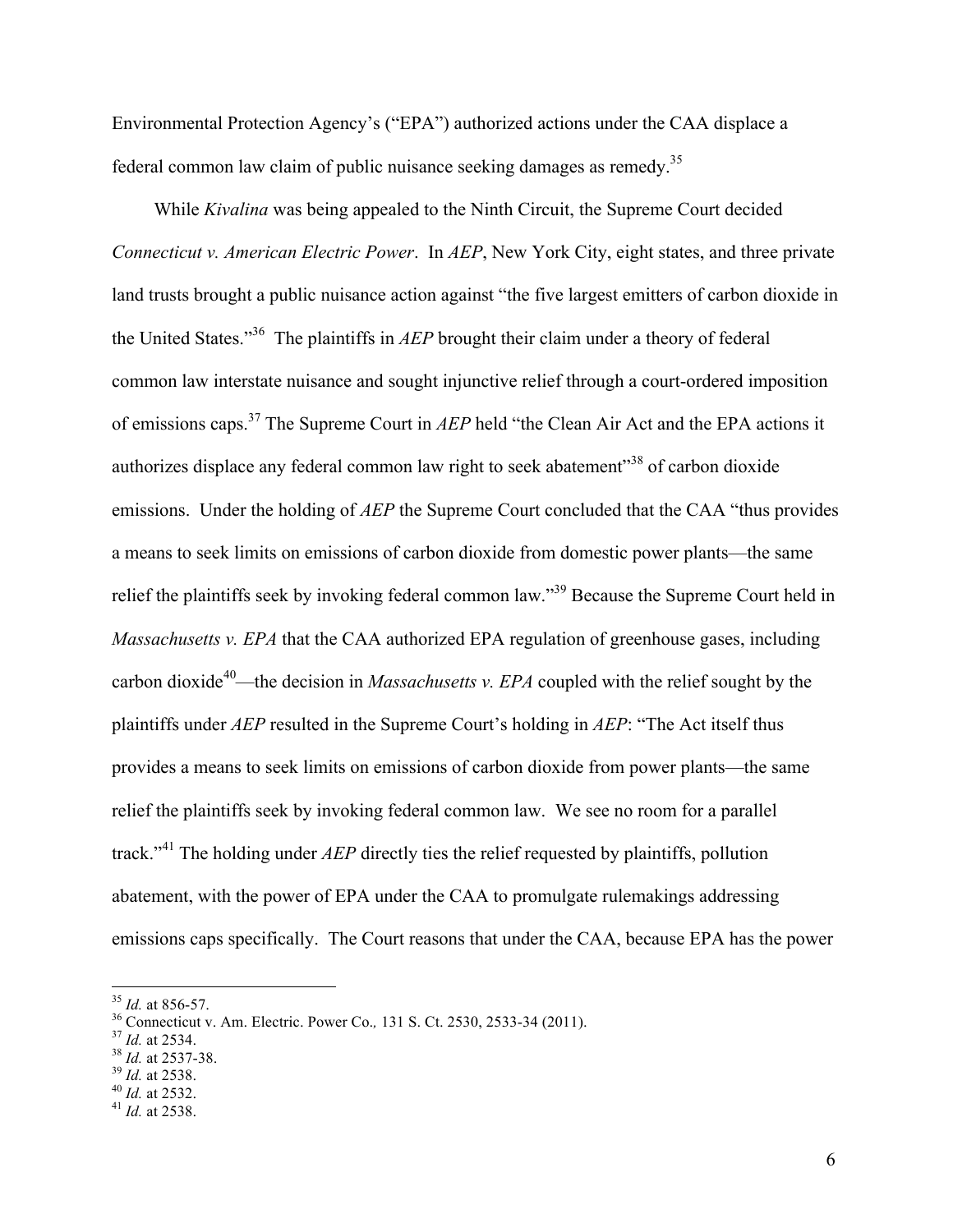to regulate pollution abatement specifically, the plaintiffs' cause of action is displaced by the regulatory scheme of the CAA.

### i. Doctrine of Displacement

The doctrine of displacement is especially relevant to environmental laws. In *Milwaukee II*, the Supreme Court held that the amendments to the Clean Water Act ("CWA") displaced the nuisance claim that was originally recognized in *Milwaukee I*. <sup>42</sup> The Supreme Court explained that "when Congress addresses a question previously governed by a decision rested on federal common law . . . the need for such an unusual exercise of law-making by federal court disappears.<sup>"43</sup> The test for whether a specific federal law displaces federal common law or not turns on the inquiry of whether the statute "speak[s] directly to [the] question" at issue.<sup>44</sup> The Ninth Circuit in *Kivalina* also relies on the doctrine of displacement to dismiss Kivalina's case from federal court.

# ii. Applying the Doctrine of Displacement to Other Environmental Laws

The Ninth Circuit in *Kivalina* cites case law concerning nuisance causes of action and displacement analysis within the context of the CWA for the proposition that where a cause of action is displaced, the damage remedy is displaced as well.<sup>45</sup> In the CWA case, *Middlesex v*. *National Sea Clammers Association*, the public nuisance claim sought both injunctive and declaratory relief as well as compensatory and punitive damages to fishing grounds caused by discharges and ocean dumping of sewage.<sup>46</sup> The Supreme Court in *Middlesex* emphasized that after *Illinois v. Milwaukee*, "The Court has now held that the federal common law of nuisance in

<sup>&</sup>lt;sup>42</sup> *Id.* at 2537.<br><sup>43</sup> *Id.*<br><sup>44</sup> *Id.* (internal citations omitted).<br><sup>45</sup> Native Village of Kivalina v. ExxonMobil Corp., 696, F.3d 849, 857 (9th Cir. 2012) (citing Middlesex County<br>Sewerage Authority v. National Sea C

<sup>&</sup>lt;sup>46</sup> Middlesex County Sewerage Authority v. National Sea Clammers Ass'n, 453 US 1, 5 (1981).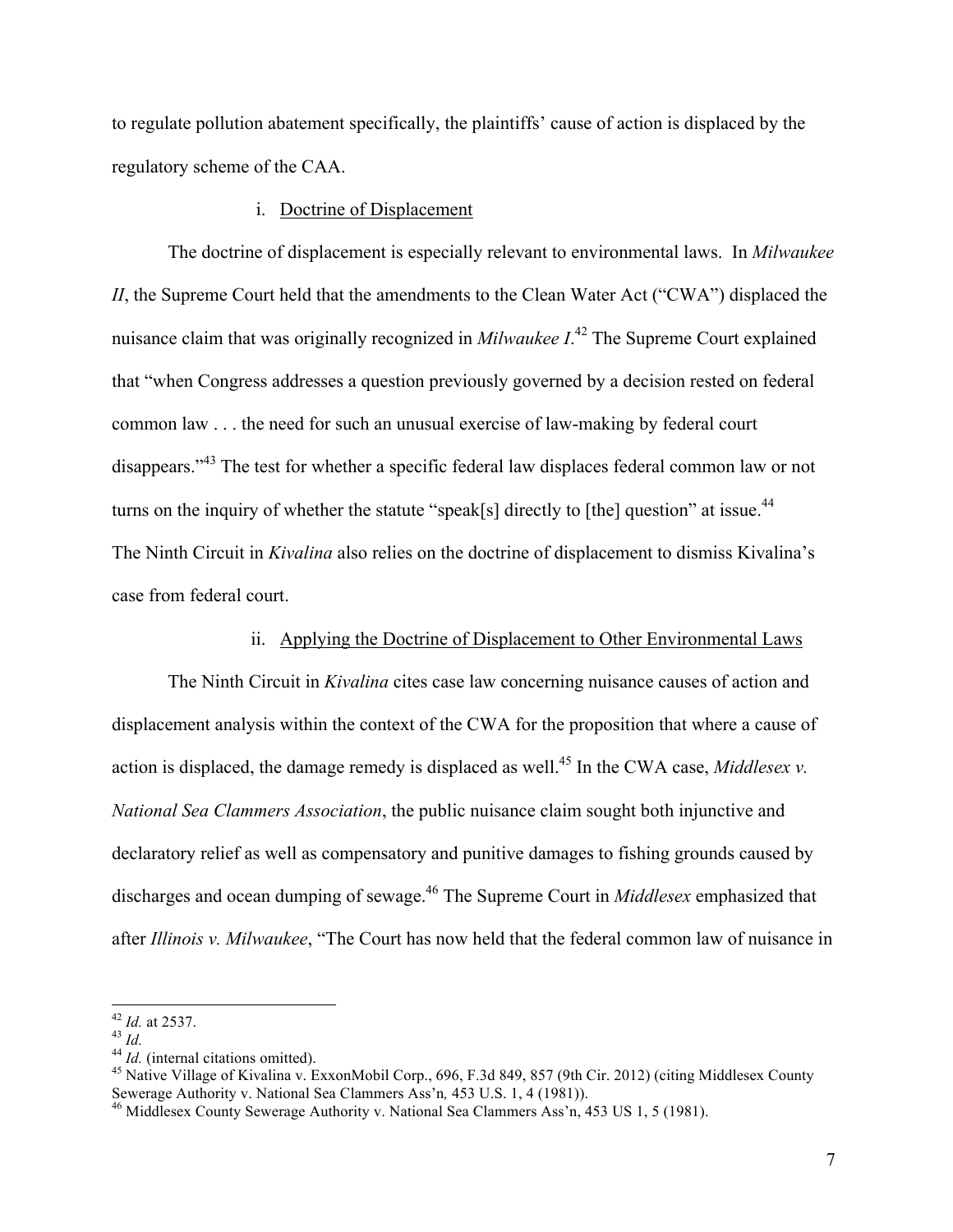the area of water pollution is entirely pre-empted by the more comprehensive scope of the FWPCA, which was completely revised soon after the decision in *Illinois v Milwaukee*." <sup>47</sup> While the Court in *Middlesex* does not utilize the test of whether the statute, FWCPA, "speaks directly to the question" presented by the plaintiffs, the Court concluded that it does not have to reach that question because the statute is comprehensive enough that it preempts all federal common law claims concerning water pollution.<sup>48</sup> It should be noted that critical to the Court's analysis of the comprehensiveness of the FWCPA (the precursor to the CWA as it exists today) was the fact that Congress revised the FWCPA after the Supreme Court's decision in *Milwaukee I*, which did recognize a nuisance claim. For the Supreme Court, the Congressional act of revising the FWCPA in response to the Court's decision in *Milwaukee I* spoke to Congress' intent to occupy the entire regulatory field of water pollution through its revision of the FWCPA.<sup>49</sup> Here, with regards to the CAA, we have no analogous comprehensive statutory revision.

# iii. Difference in Remedy Requested Does Not Change Ninth Circuit's Displacement Analysis

While the Ninth Circuit conceded that the application for the test of displacement, whether the statute speaks directly to the question at issue, "can prove complicated,"<sup>50</sup> the Ninth Circuit relied on the Supreme Court's decision in  $AEP$  as providing the necessary guidance.<sup>51</sup> The Ninth Circuit notes that while Kivalina "does not seek abatement of emission" as the plaintiffs did in *AEP* but rather "damages for harm caused by past emissions," it nonetheless regards *AEP* as instructive for the displacement analysis.<sup>52</sup>

<sup>!!!!!!!!!!!!!!!!!!!!!!!!!!!!!!!!!!!!!!!!!!!!!!!!!!!!!!!</sup> <sup>47</sup> *Id.* at 22. 48 *Id.* <sup>49</sup> *Id.* <sup>50</sup> *Kivalina*, 696 F.3d at 856. 51 *Id.* at 856. <sup>52</sup> *Id.* at 857.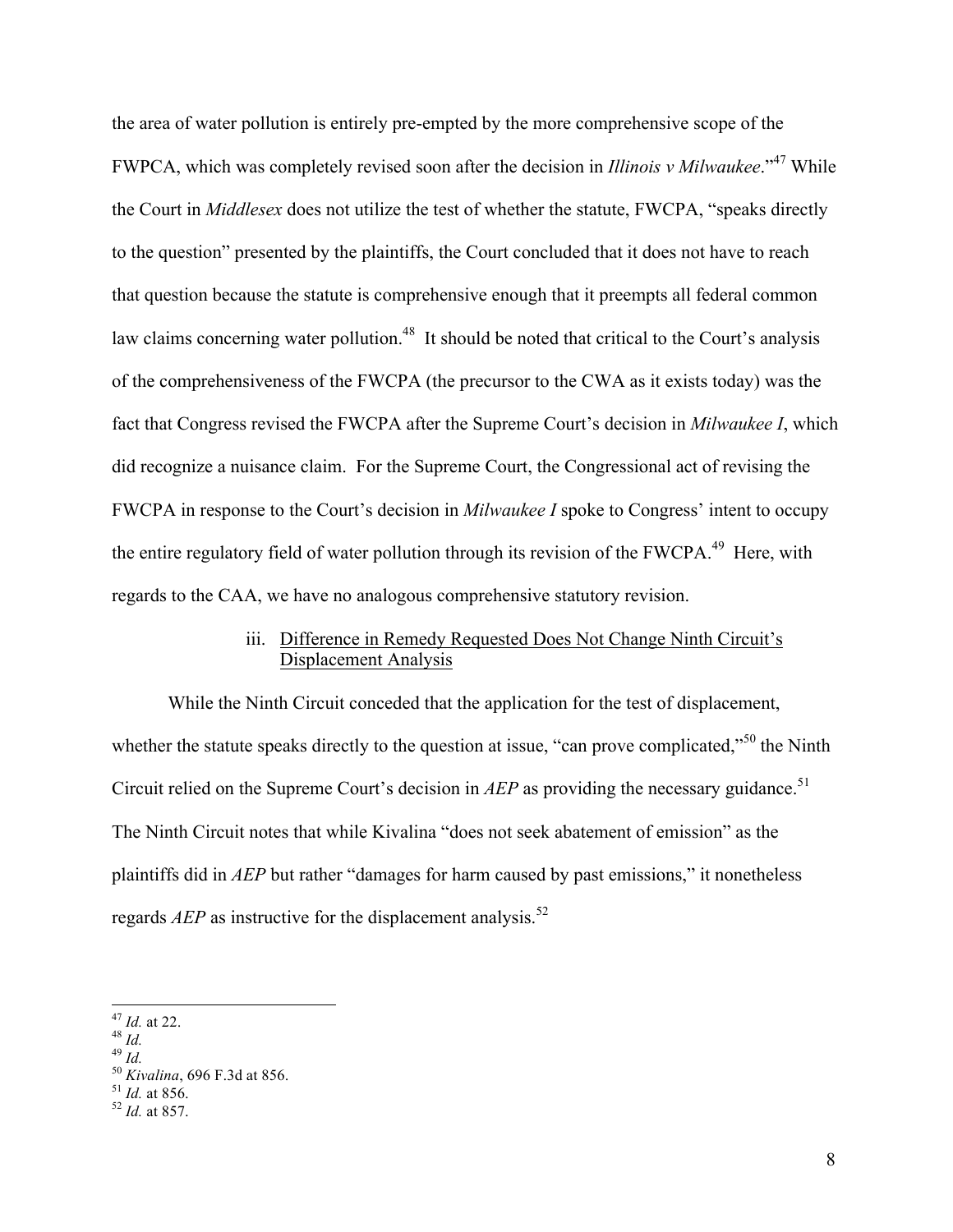While *Kivalina* and *AEP* both utilized the theory of federal common law of nuisance for their climate change litigation, the critical distinction between the two cases is the remedy requested. The plaintiffs in *Kivalina* seek damages, not injunctive relief. In holding that there is no distinction between a federal common law claim of public nuisance that requests injunctive relief as opposed to damages, the Ninth Circuit majority opinion cites to the 2008 Supreme Court decision *Exxon Shipping Co. v. Baker* for the proposition that "under current Supreme Court jurisprudence, if a cause of action is displaced, displacement is extended to all remedies.<sup> $35$ </sup>

The Ninth Circuit majority opinion quotes the language of *Exxon Shipping* where the Supreme Court "rejected similar attempts to sever remedies from their causes of action."<sup>54</sup> However, the *Exxon Shipping* case is an uneasy analogy. The question left after *AEP* is whether a federal common law nuisance claim requesting damages differs from a federal common law nuisance claim requesting injunctive relief. In *Exxon Shipping*, defendant Exxon, faced with a jury verdict awarding punitive damages due to a 1989 grounding of an oil supertanker in Alaska, attempted to argue that the CWA displaced punitive damages but not compensatory damages.<sup>55</sup> The Supreme Court, in response to Exxon's argument explained, "nothing in the statutory text [of the CWA] points to fragmenting the recovery scheme this way, and we have rejected similar attempts to sever remedies from their causes of action."56 In fact, the Supreme Court goes on to say "[a]ll in all, we see no clear indication of congressional intent to occupy the entire field of pollution remedies . . . . nor for that matter do we perceive that punitive damages for private harms will have any frustrating effect on the CWA remedial scheme."<sup>57</sup>

<sup>&</sup>lt;sup>53</sup> *Id.*<br>
<sup>54</sup> *Id.* (Citing Exxon Shipping Co. v Baker, 554 U.S. 471, 489 (2008)).<br>
<sup>55</sup> Exxon Shipping Company v. Baker, 554 U.S. 471, 489 (2008).<br>
<sup>56</sup> *Id.*<br>
<sup>57</sup> *Id.*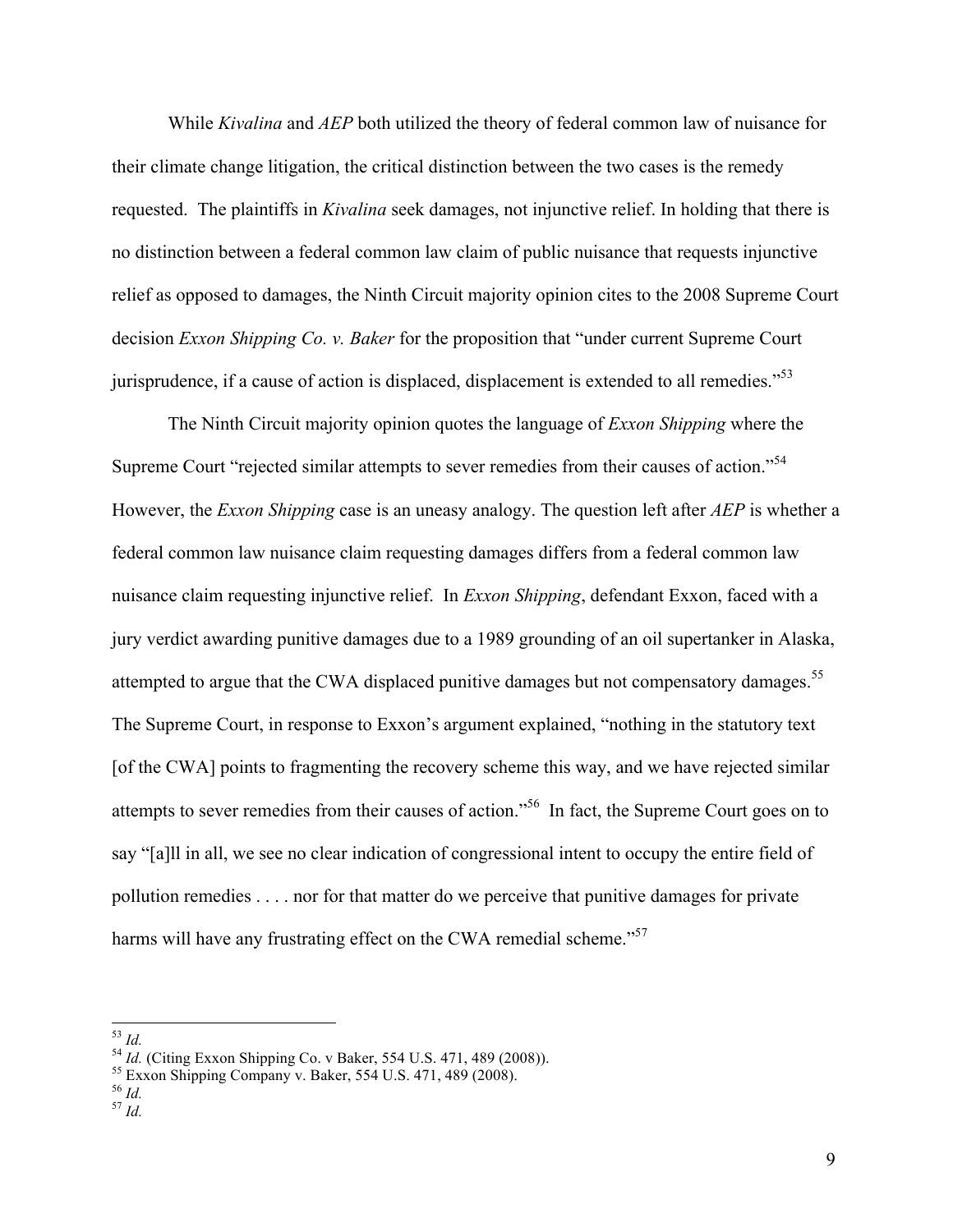The Supreme Court specifically distinguishes *Exxon Shipping* from cases such as *Milwaukee* on the grounds that there, the "plaintiffs' common law nuisance claims amounted to arguments for effluent-discharge standards different from those provided by the CWA. Here, Baker's private claims for economic injury do not threaten similar interference with federal regulatory goals with respect to 'water,' 'shorelines,' or 'natural resources.'"<sup>58</sup> The opinion of *Exxon Shipping* actually strengthens the argument that indeed there is a difference between a private claim for economic injury which does not frustrate the overall goals of the regulatory scheme of a specific environmental law. A fortiori, because the plaintiffs in *Kivalina* are also requesting damages for economic injury which does not frustrate the overall goals of the CAA, abatement of air pollution, there is a strong argument that *Kivalina* in fact differs from *AEP* in a dispositive way.

The concurring opinion in *Kivalina* employs a more nuanced reading of the *Exxon* 

# *Shipping* case:

The *Exxon* Court was not evaluating whether a claim for damages is of a different character than a claim for injunctive relief. In fact, the case upon which *Exxon* relied for that statement, *Silkwood*, likewise disapproved of an attempt to sever compensatory and punitive damages, but its overall holding suggests that severing rights and remedies is appropriate as between damages and injunctive relief in some circumstances.<sup>59</sup>

*Silkwood v. Kerr-McGee Corporation* concerned a preemption question in the context of the Atomic Energy Act. $^{60}$  While the analysis for whether federal law preempts state law differs somewhat from the analysis of statutory displacement of common law, *Silkwood* is nonetheless a useful case for examining how rights and remedies relate to one another in a cause of action. Prior to *Silkwood*, the Supreme Court, in *Pacific Gas & Electric Co. v. State Energy Resources* 

<sup>&</sup>lt;sup>58</sup> *Id.* at note 7.<br><sup>59</sup> Native Village of Kivalina v. ExxonMobil Corp., 696 F.3d 849, 863 (9th Cir. 2012).<br><sup>60</sup> Silkwood v. Kerr-McGee Corp., 464 U.S. 238, 241 (1984).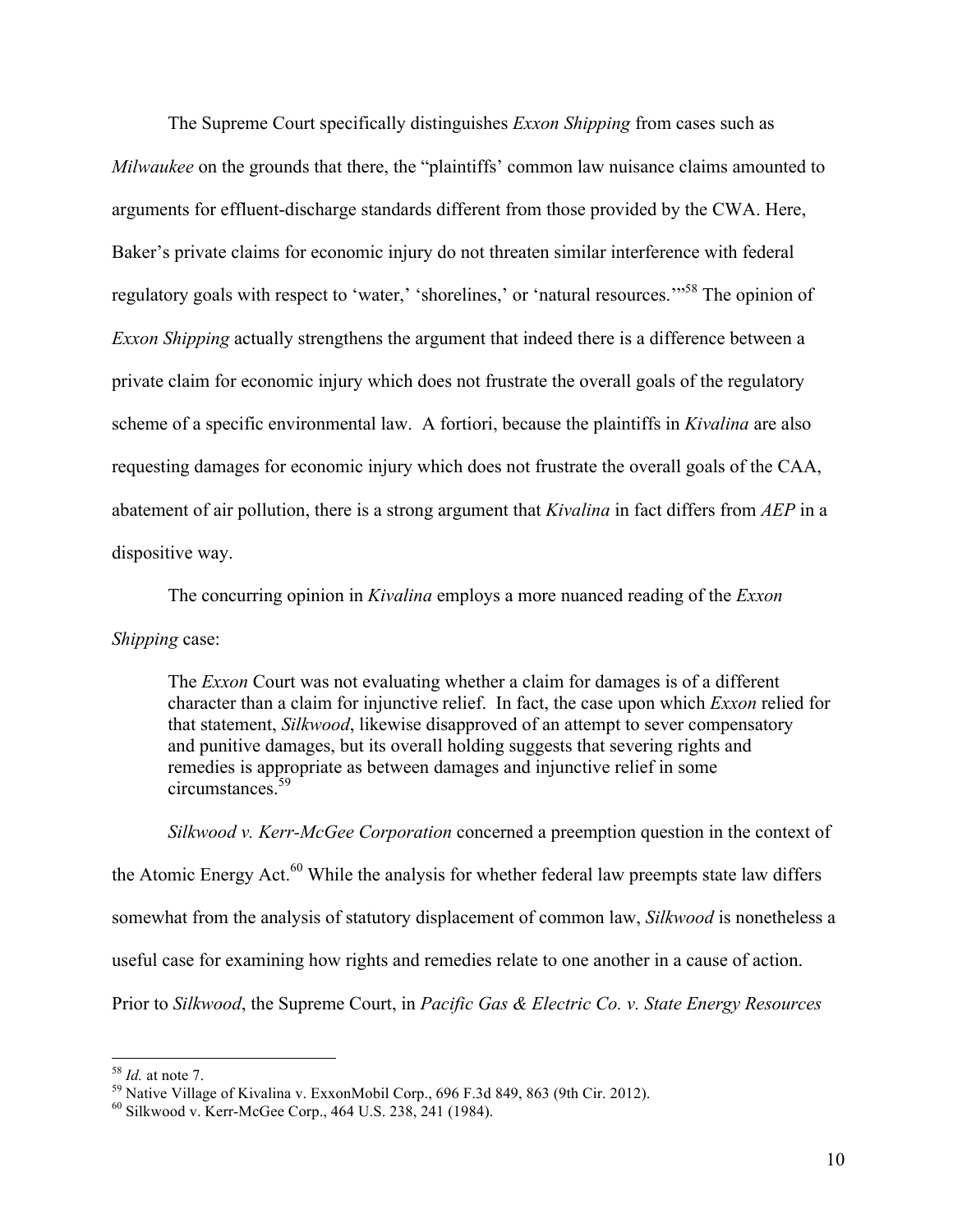*Conservation & Development Comm'n*. concluded that states are preempted from regulating the safety aspects of nuclear energy.<sup>61</sup> Despite the holding in *Pacific Gas & Electric*, the majority in *Silkwood* held that a state-authorized award of punitive damages arising out of the escape of plutonium from a federally-licensed nuclear facility is not preempted by federal law.<sup>62</sup> In the *Silkwood* case, the Court seemed to focus on the purpose of the damages, and concluded that punitive damages did not frustrate the scheme of the Atomic Energy Act.<sup>63</sup> While *Silkwood*  addressed federal preemption of state law claims and *Kivalina* is focused on displacement of federal common law—the holding in *Silkwood* is still useful for understanding how broadly or how narrowly a court can choose to construct its preemption or displacement analysis when considering if remedies can affect the scope of displacement or preemption.

# iv. Ninth Circuit Concludes CAA is Comprehensive Enough to Displace Kivalina's Claims

Ultimately, the Ninth Circuit in *Kivalina* yokes the Supreme Court's reasoning in *Middlesex* with the holding in *AEP* to conclude that the CAA is comprehensive enough so it speaks to any federal common law claim of nuisance, regardless if the claim seeks injunctive relief or damages. But in *Kivalina*, the request for damages resulting from greenhouse gas emissions is precisely what distinguishes the case from *AEP*. Any new rulemaking promulgated by the EPA to limit greenhouse gas emissions would not "speak directly to the question at issue," indeed it *could* not speak directly to the question at issue because the statutory scheme of the CAA does not address the looming question of relocation.

<sup>&</sup>lt;sup>61</sup> *Id.* <br><sup>62</sup> *Id.* at 258. <sup>63</sup> *Id.* at 257.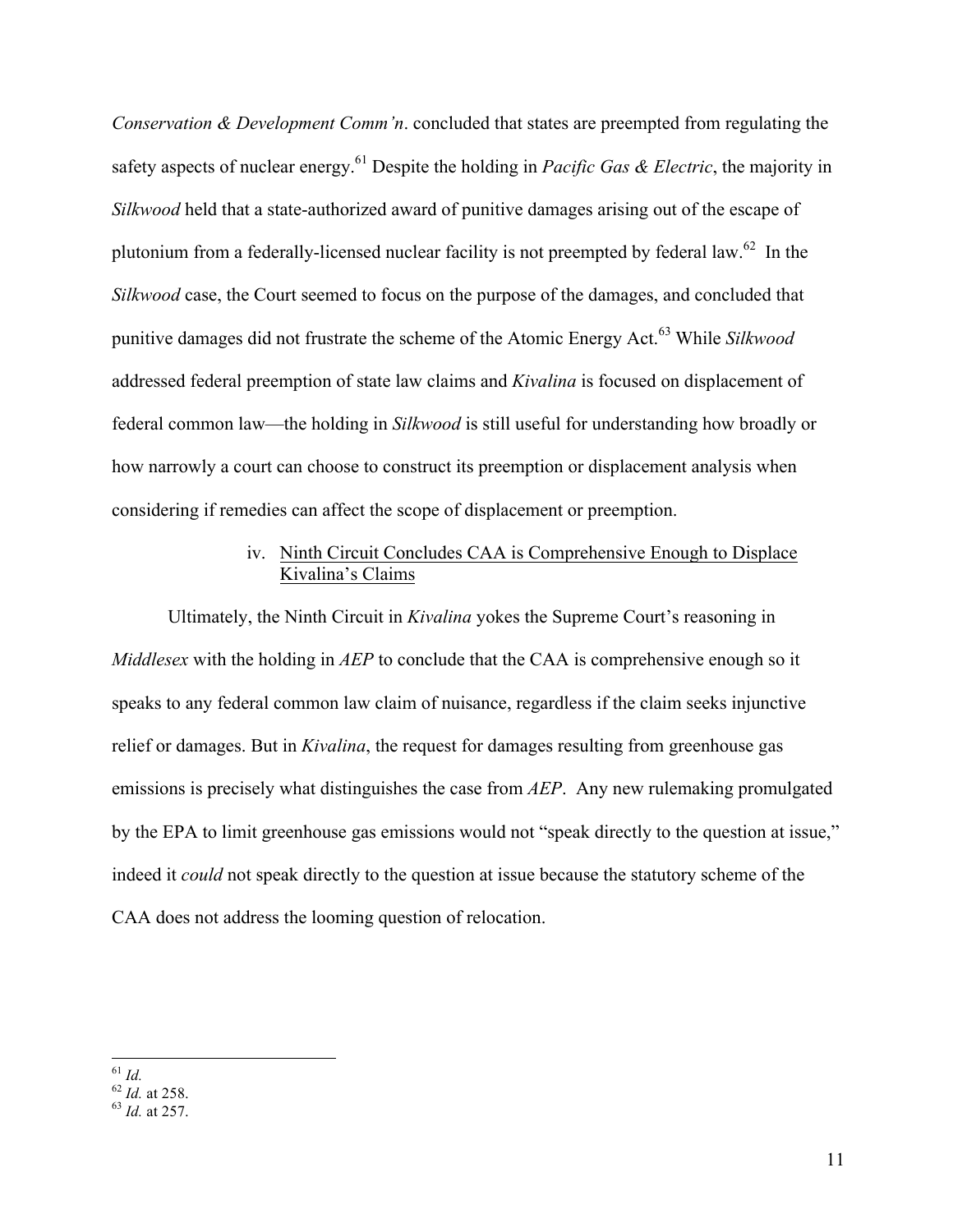No federal agency is currently tasked with addressing questions of relocation of communities due to climate change, "and no funding is specifically designated for relocation."64 Furthermore, the CAA primarily addresses issues of air pollution.<sup>65</sup> So how does the statute in question, the CAA and EPA's delegated authority to carry out the Act, speak directly to the question at issue? It depends entirely on how you present your question doesn't it? If the question is: does the CAA address population displacement attributed to climate change? It seems difficult to interpret the CAA as comprehensive enough so it speaks directly to the question of climate change induced displacement. Furthermore, because of cases like *Exxon Shipping* and *Silkwood*, it seems there is still room to argue that here, because Kivalina's request for damages does not frustrate the overall scheme of the CAA, the cause of action should be allowed to go forward.

The Native Village of Kivalina has recently filed its petition for certiorari.<sup>66</sup> In light of the Supreme Court's decision in *AEP* coupled with the Ninth Circuit's decision in *Kivalina*, depending on if the Supreme Court grants cert, it is unclear if there is a remaining path for federal common law claims to proceed in the CAA climate change tort context. Maybe we have

<sup>&</sup>lt;sup>64</sup> Robin Bronen, *We Must Protect Communities Who Face Climate Change Displacement*, THE GUARDIAN, April 17, 2009, http://www.guardian.co.uk/global/2009/apr/17/alaska-migration-climate-change. *See supra* note 16.

<sup>&</sup>lt;sup>65</sup> Air Pollution Prevention and Control—Congressional findings and declaration of purpose

<sup>(</sup>b) Declaration

The purposes of this subchapter are—

<sup>(1)</sup> to protect and enhance the quality of the Nation's air resources so as to promote the public health and welfare and the productive capacity of its population;

<sup>(2)</sup> to initiate and accelerate a national research and development program to achieve the prevention and control of air pollution;

<sup>(3)</sup> to provide technical and financial assistance to State and local governments in connection with the development and execution of their air pollution prevention and control programs; and

<sup>(4)</sup> to encourage and assist the development and operation of regional air pollution prevention and control programs. 42 USC § 7401 (2006). <sup>66</sup> *See* J. Wylie Donald, *Native Village of Kivalina Files Its Petition for Certiorari*, CLIMATE LAWYERS, (Mar. 15,

<sup>2013)</sup> http://www.climatelawyers.com/post/2013/03/15/Native-Village-of-Kivalina-Files-Its-Petition-for-Certiorari-A-Five-Year-Climate-Change-Litigation-Marathon-That-Has-Yet-to-Start.aspx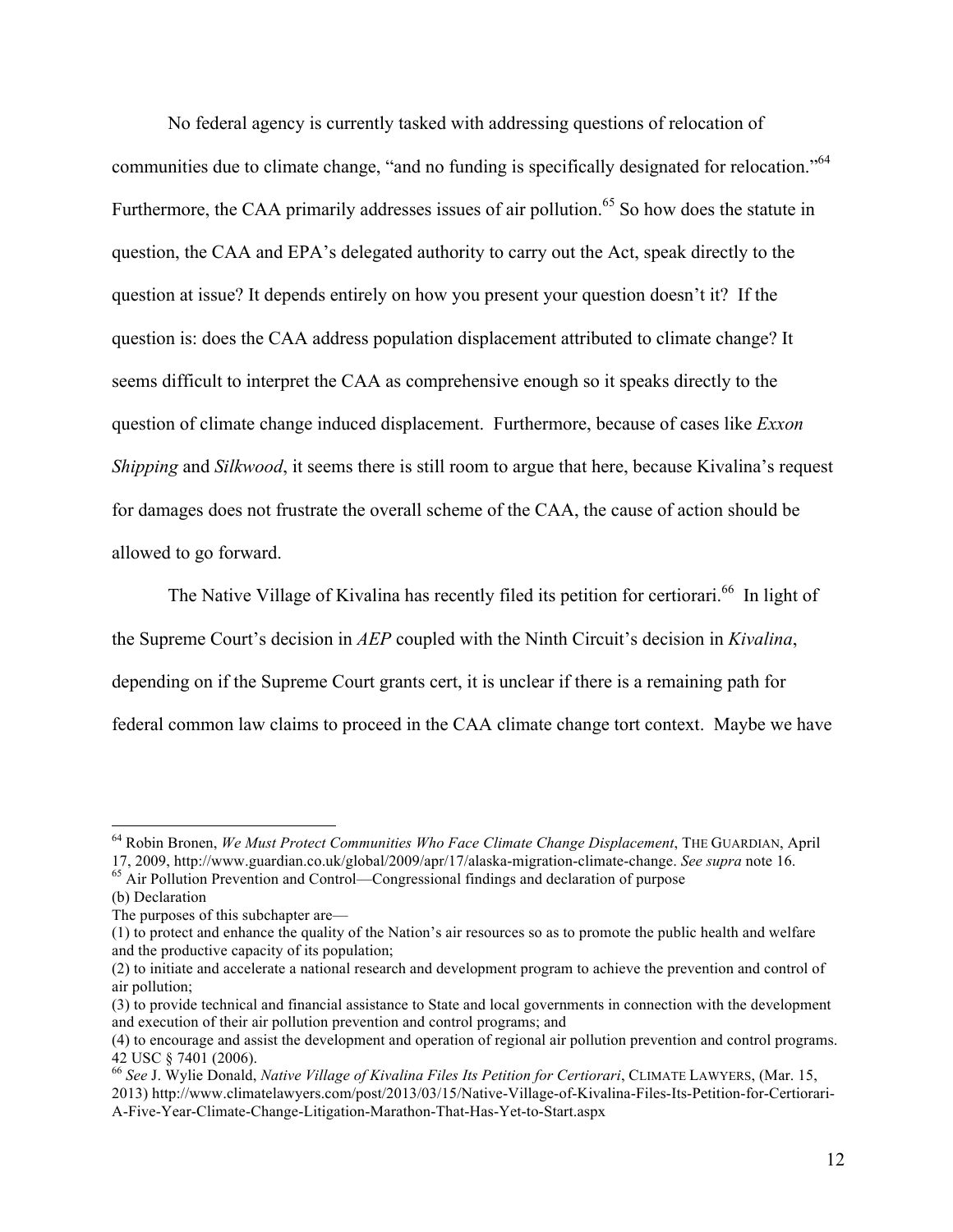to hit the bottom, exhaust all our options in order to revitalize and grow anew.67 *Native Village of Kivalina* is critical litigation that brings to focus the emerging principle of climate justice, and climate justice adds a new dimension to the growing body of environmental justice and environmental poverty lawyering issues in the twenty-first century.

### II. New Departures in Environmental Justice: Climate Justice

This essay takes off from Jonathan London and Julie Sze's description of the environmental justice movement as praxis.<sup>68</sup> London and Sze note that the environmental justice movement "draws from and integrates theory and practice in a mutually informing dialogue... <sup>."69</sup> They go on to describe environmental justice as a movement that "rise[s] through the convergence of social movements, public policy, and scholarship."<sup>70</sup> Discussing the environmental justice movement as praxis in the twenty-first century provides the environmental justice movement with the necessary elasticity to expand and encompass different populations, problems and places.<sup>71</sup> From a legal perspective, environmental justice as praxis enables the embrace of other disciplines such as sociology, anthropology and public health to complicate and broaden legalistic formulations of harm and redress. Climate justice is an emerging principle that subscribes to the larger environmental justice mission though it presents new issues in light of the urgency of climate change.

This paper started off with a discussion of the *Native Village of Kivalina v. ExxonMobil Corp.* litigation and will continue to utilize *Kivalina* to guide discussion of emerging issues

 $167$  "Only if one acknowledges that there is no longer a genuine way of going on *like that* might there arise new genuine ways of going on *like that*." (Discussing the last great Chief of the Crow Nation and possibilities for hope after the end of a particular way of life) JONATHAN LEAR, RADICAL HOPE: ETHICS IN THE FACE OF CULTURAL DEVASTATION 51 (2006).<br><sup>68</sup> Julie Sze and Jonathan K. London, *Environmental Justice at the Crossroads*, 2/4 SOCIOLOGY COMPASS 1331,

<sup>1332 (2008).</sup> 

 $rac{69}{70}$  *Id.* 

 $^{71}$  *Id.*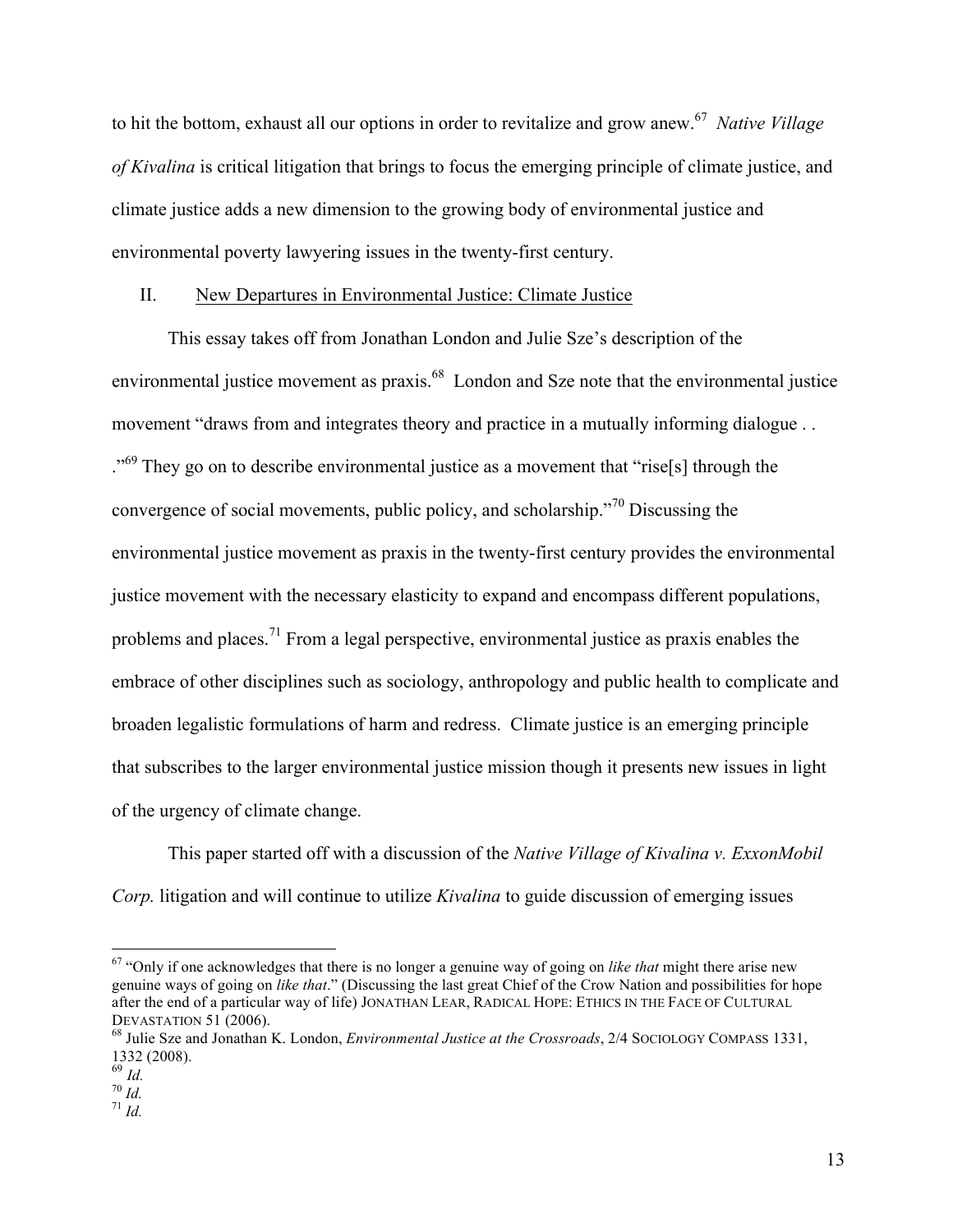within climate justice. Part III provides a brief overview of some of the key concerns of the environmental justice movement, and an introduction to the inseparable relationship between capitalism and unequal distribution of environmental hazards. Part IV explores the continual task of the environmental poverty lawyer: which this paper names as critical *poiesis*, the simultaneous task of revealing into being the poetics of the vulnerable, and the forgotten, as well as utilizing the technology of law, law's *techne*, to create change. Part V advocates for what Arundhati Roy evokes as "the Century of the Small,"<sup>72</sup> and what Andrew Revkin terms as "the lesser Anthropocene."<sup>73</sup> The paper considers what change can look like in this increasingly interconnected world, and tentatively concludes that small acts must work in tandem with the longer arc of history in mind. The essay concludes with a discussion of mankind's entry into a new geologic age, and underscores how this moment of temporal and geologic convergence presents new opportunities and challenges for the law. The essay also ends on an aspirational note of possibility: the environmental justice lawyer in the twenty-first century must continue to master many languages: starting with the language of the law without forsaking the language of the people, only by telling this world, by insisting upon the thing seen, can we shape this world.

## III. Brief History of Environmental Justice

The environmental justice movement today is still, at its core, an insistence that we do in fact exist. The environmental justice movement originally developed to address "the lack of adequate attention to race and class issues by [the] mainstream environmental movement.<sup> $274$ </sup> David Pellow puts it another way: "[t]his is what the movement for environmental justice has stood for since its inception: the inextricable relationship between the degradation of people and

<sup>&</sup>lt;sup>72</sup> See infra note 123.<br><sup>73</sup> Andrew C. Revkin, *Confronting the Anthropocene*, N.Y.TIMES, DOT EARTH (May 11, 2009), http://dotearth.blogs.nytimes.com/2011/05/11/confronting-the-anthropocene/

<sup>&</sup>lt;sup>74</sup> Julie Sze and Jonathan K. London, *Environmental Justice at the Crossroads*, 2/4 SOCIOLOGY COMPASS 1331, 1334 (2008).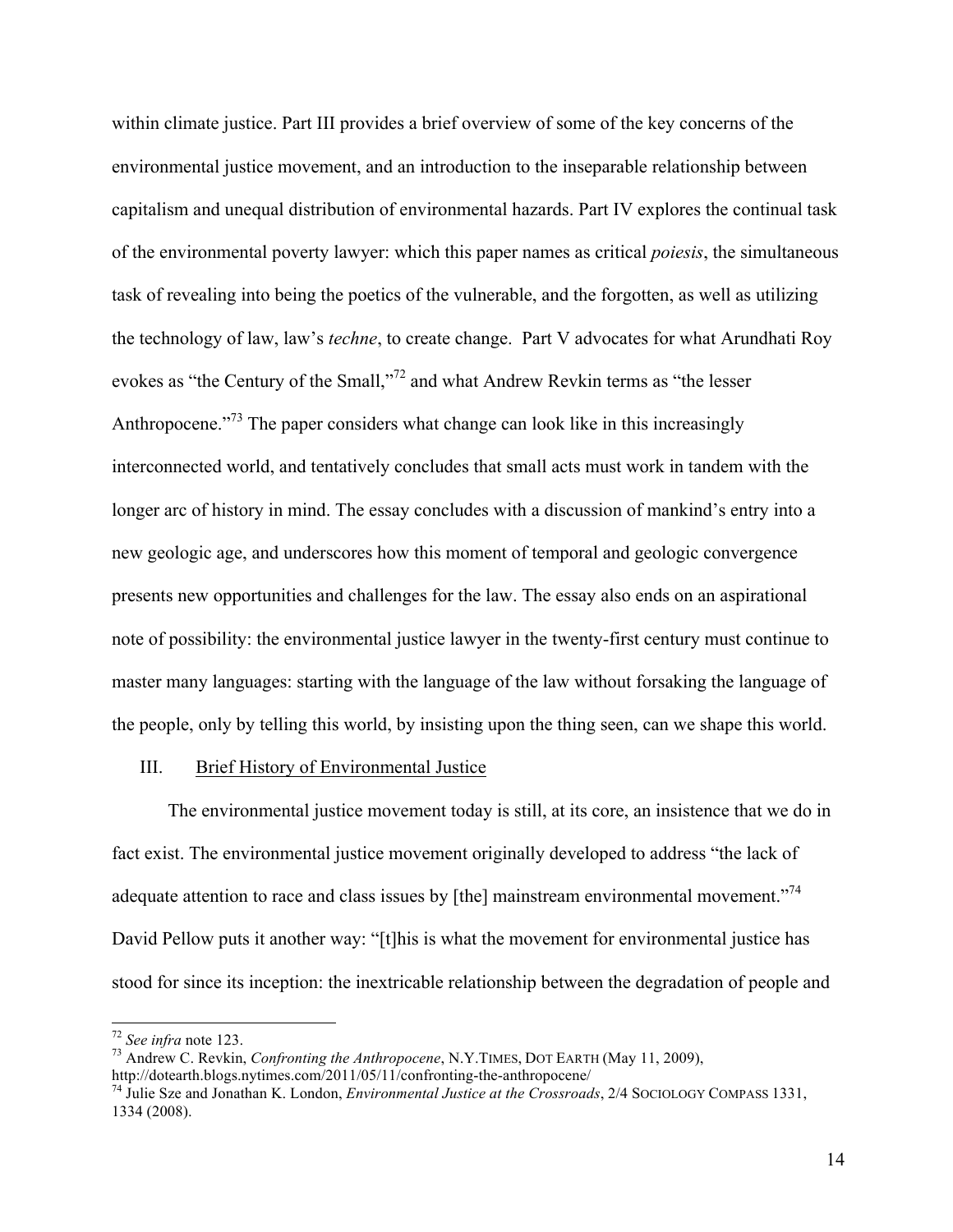their ecosystems."75 Pellow goes on to suggest that "[w]hen movements can articulate these links and integrate them into international norms and state and corporate policies and practices, this constitutes a remarkable achievement, because it involves both discursive and structural 'disruptions' in the otherwise normal flow of power."76 The discursive and disruptive force of the environmental justice movement ultimately makes visible communities and peoples that the late modern machine discounts as disposable.

*a. Environmental Justice Encompasses Many Different Social Justice Movements*

There are many points of entry to the environmental justice movement itself and by now there are growing number of books and articles that explore this history well.<sup>77</sup> In Luke Cole and Sheila Foster's seminal book, *From the Ground Up: Environmental Racism and the Rise of the Environmental Justice Movement*, the authors liken the environmental justice movement to a river, "fed over time by many tributaries."78 From the Civil Rights Movement to the Anti-Toxics Movement to the Labor Movement, environmental justice carries a "perspective that recognized that the disproportionate impact of environmental hazards was not random or the result of 'neutral' decisions but a product of the same social and economic structure which had produced de jure and de facto segregation and other racial oppression."<sup>79</sup> Environmental justice recognizes that environmental hazards—externalities largely associated with the frenetic productivity of our capitalist system are calculated to burden the most vulnerable and the poor because there,

<sup>&</sup>lt;sup>75</sup> DAVID NAGUIB PELLOW, RESISTING GLOBAL TOXICS: TRANSNATIONAL MOVEMENTS FOR ENVIRONMENTAL JUSTICE  $67$  (2007).

<sup>&</sup>lt;sup>76</sup> Id.<br><sup>77</sup> See generally LUKE W. COLE & SHEILA R. FOSTER, FROM THE GROUND UP: ENVIRONMENTAL RACISM AND THE RISE OF THE ENVIRONMENTAL JUSTICE MOVEMENT (2001); DAVID NAGUIB PELLOW, RESISTING GLOBAL TOXICS: TRANSNATIONAL MOVEMENTS FOR ENVIRONMENTAL JUSTICE (2007); Dayna Nadine Scott, *Confronting Chronic Pollution: A Socio-Legal Analysis of Precaution*, 46 OSGOODE HALL LAW JOURNAL 2 (2008); Michelle Anderson, *Mapped Out of Local Democracy*, 62 STAN. L. REV. 4 (2010); ROB NIXON, SLOW VIOLENCE AND THE ENVIRONMENTALISM OF THE POOR (2011); just to name a few examples of the very many excellent pieces of scholarship available on environmental justice issues today.

 $^{78}$  Cole and Foster at 20.<br> $^{79}$  *Id.* at 21.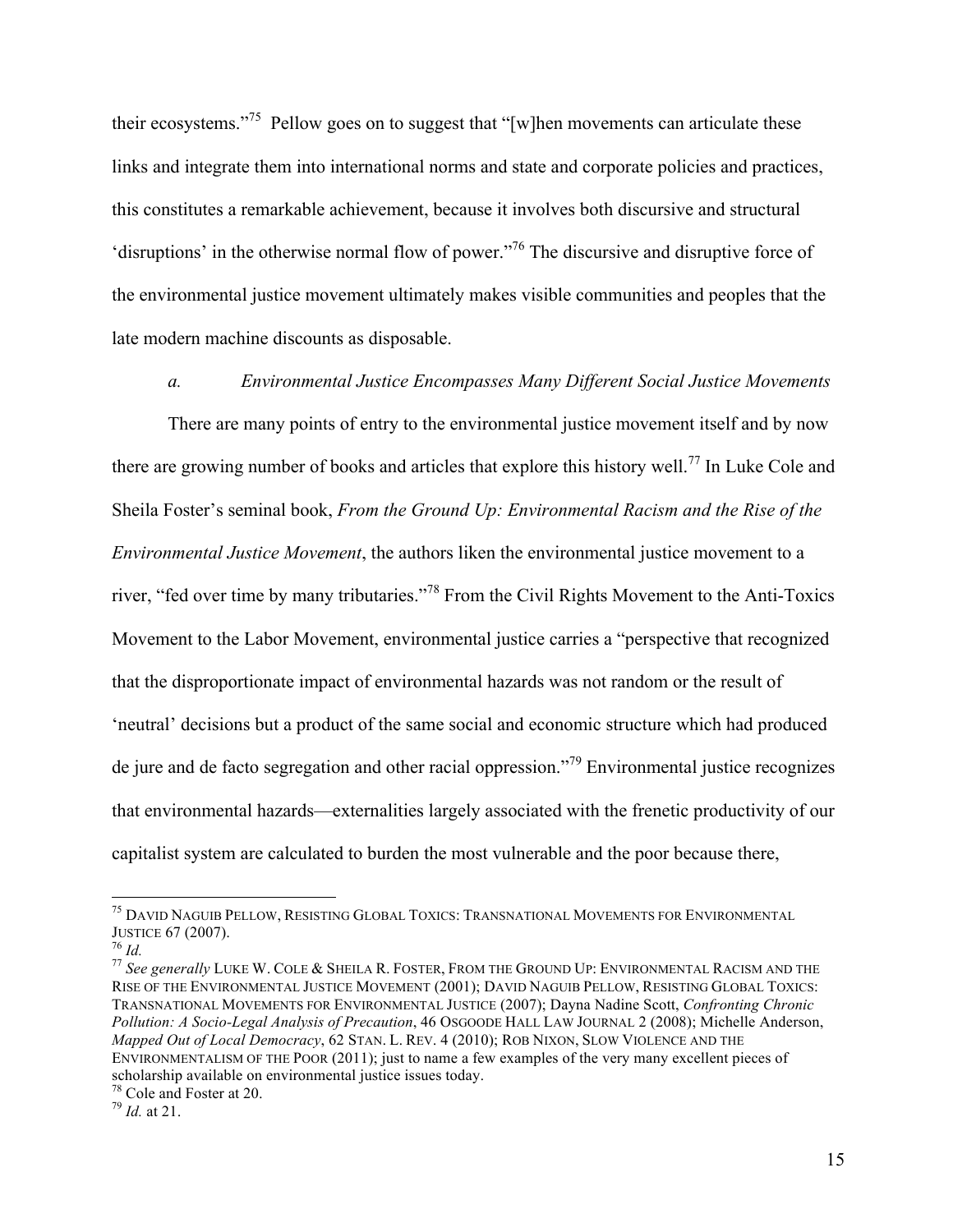corporate power faces the least resistance, or so they think.<sup>80</sup> The historic struggle over siting of waste facilities embodies many of the issues the environmental justice movement has identified throughout the years: it "concerns itself with the cleanup of contaminated industrial sites, the elimination of occupational hazards, lead abatement, enforcement of existing environmental regulations, and the guarantee of representation in the environmental decision-making process."<sup>81</sup> Environmental justice can be understood as both aiming to tackle the immediate problem at hand: whether the issue concerns access to safe drinking water or cleanup of contaminated industrial sites without losing sight of the larger systemic problems: overuse of nitrogen fertilizer in industrial agriculture<sup>82</sup> or a regulatory regime's historical inattention to economic and racial disparities within siting decisions.<sup>83</sup>

#### *b. Capitalism and Its Economic Logic*

In Rob Nixon's *Slow Violence and the Environmentalism of the Poor*, one of the book's first epilogues comes from a leaked confidential memo written by Lawrence Summers, former president of the World Bank. Summers writes: "I think the economic logic behind dumping a load of toxic waste in the lowest-wage country is impeccable and we should face up to that . . . .<sup>84</sup> The "economic logic" and the calculations that track the treadmill of production<sup>85</sup> and

<sup>&</sup>lt;sup>80</sup> See The Warriors of Qiugang, a documentary about a small village in China's successful organizing and fight against a chemical company in their village. *Available at*:

http://e360.yale.edu/feature/the\_warriors\_of\_qiugang\_a\_chinese\_village\_fights\_back/2358/<br><sup>81</sup> COLE AND FOSTER at 17. *See The Struggle of Kettleman City* in, FROM THE GROUND UP: ENVIRONMENTAL<br>RACISM AND THE RISE OF THE ENV

 $82$  "More nitrogen fertilizer is applied in agriculture than is fixed naturally in all terrestrial ecosystems." Paul J. Crutzen, *Geology of Mankind*, 415 NATURE 23, (Jan. 2002), *See also Water and Health in the Valley: Nitrate Contamination of Drinking Water and the Health of the San Joaquin Valley Residents*, COMMUNITY WATER CENTER *available at: http://www.communitywatercenter.org/files/PDFs/2011%20Nitrate%20Health.pdf.* 

<sup>&</sup>lt;sup>83</sup> AB 1329, the Toxics Equity Act currently percolating in the California legislature is a bill that would require California's Department of Toxic Substances and Control to identify racial and economic inequities in siting hazardous waste facilities and develop enforceable strategies to eliminate that disparity. If passed, AB 1329 would be another gain for environmental justice. Text of proposed bill *available at*:

http://leginfo.legislature.ca.gov/faces/billNavClient.xhtml?bill\_id=201320140AB1329 (last visited, April 23, 2013). <sup>84</sup> ROB NIXON, SLOW VIOLENCE AND THE ENVIRONMENTALISM OF THE POOR 1 (2011) *quoting* Lawrence Summers, confidential World Bank memo, December 12, 1991.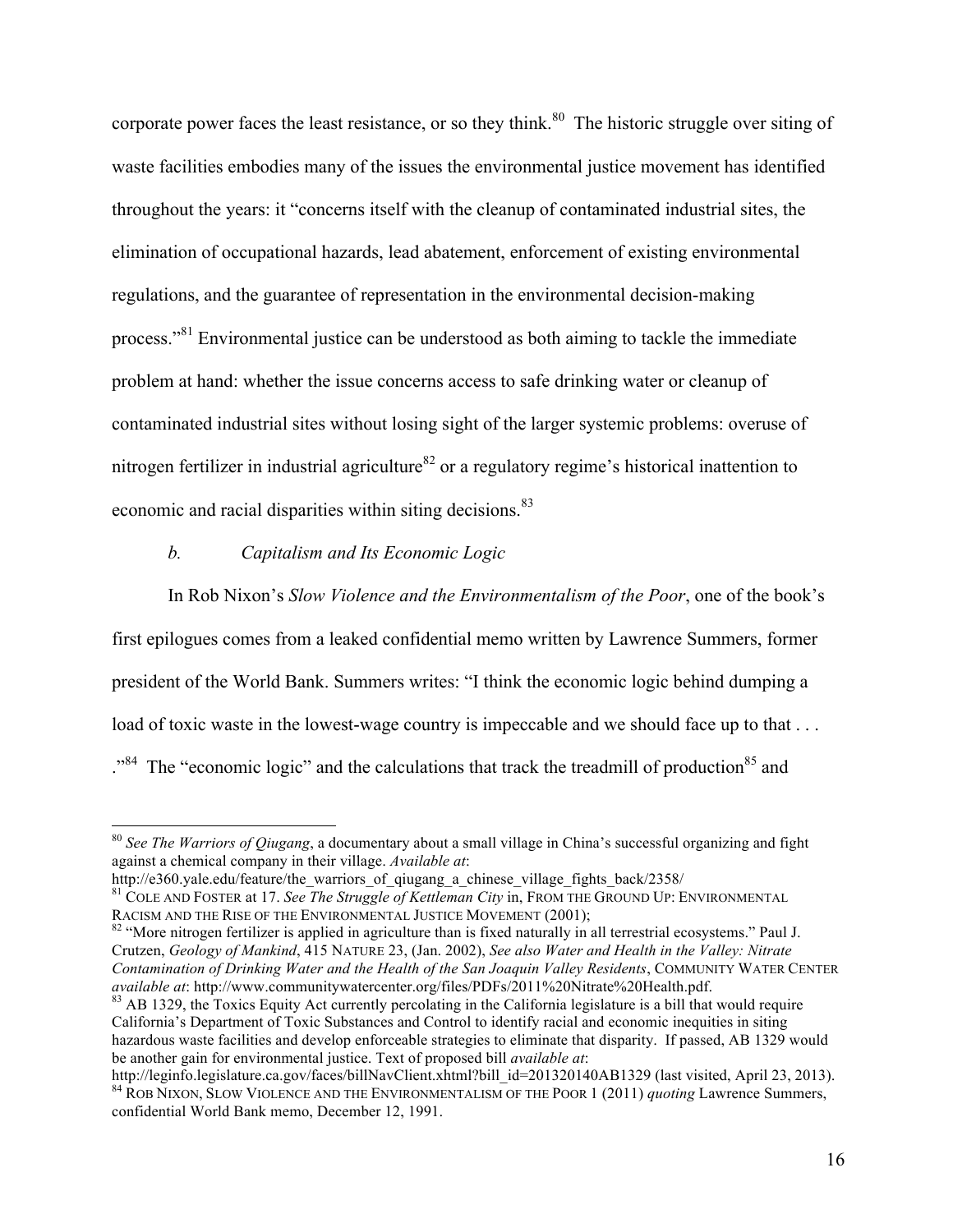disposal make sense within the hermeneutics of market-based capitalism: "[t]he production of social inequalities by race, class, gender, and nation is not an aberration or the result of market failures. Rather, it is evidence of the normal, routine, functioning of capitalist economies. Modern market economies are *supposed* to produce social inequalities and environmental inequalities."86 Nixon analyzes Summers' rationalization of his "poison-redistribution ethic as offering a double gain, it would benefit the United States and Europe economically, while helping appease the rising discontent of rich-nation environmentalists.<sup>87</sup> The logic of the double gain overshadows the double loss: lowest wage countries not only receive the toxic waste of the wealthy nations, their lack of participatory power continually leaves them no choice but to receive<sup>88</sup>

While Nixon and Pellow discuss capitalism's economic logic with regards to waste and toxics, these ideas may be extended to climate justice as well. As ExxonMobil and other large oil and gas companies continue to increase their profits engaging in the business of greenhouse gas emissions, within this schema, communities like the Native Village of Kivalina, are expendable—unaccounted for externalities at the end of the day, that make perfect economic sense within the bounds of free market logic. What is 400 people up in the middle of the Chukchi Sea in comparison to \$44.9 billion in the year 2012 alone, for one company alone? It's easy math really.<sup>89</sup>

# *c. Environmental Justice's Staying Power: Saying No and the Force of Storytelling*

 $85$  See generally KENNETH A. GOULD, DAVID N. PELLOW, ALLAN SCHNAIBERG, THE TREADMILL OF PRODUCTION:<br>INJUSTICE AND UNSUSTAINABILITY IN THE GLOBAL ECONOMY (2008).

 $^{86}$  David Naguib Pellow, Resisting Global Toxics: Transnational Movements for Environmental JUSTICE 17 (2007).<br><sup>87</sup> Nixon at 2.<br><sup>88</sup> Pellow at 191.<br><sup>89</sup> ExxonMobil earned \$44.9 billion overall in 2012, just \$300 million short of the world record. *See* Chris Isidore,

*Exxon Mobil Profit is Just Short of Record*, CNN MONEY, (Feb. 1, 2013),

http://money.cnn.com/2013/02/01/news/companies/exxon-mobil-profit/index.html?iid=HP\_LN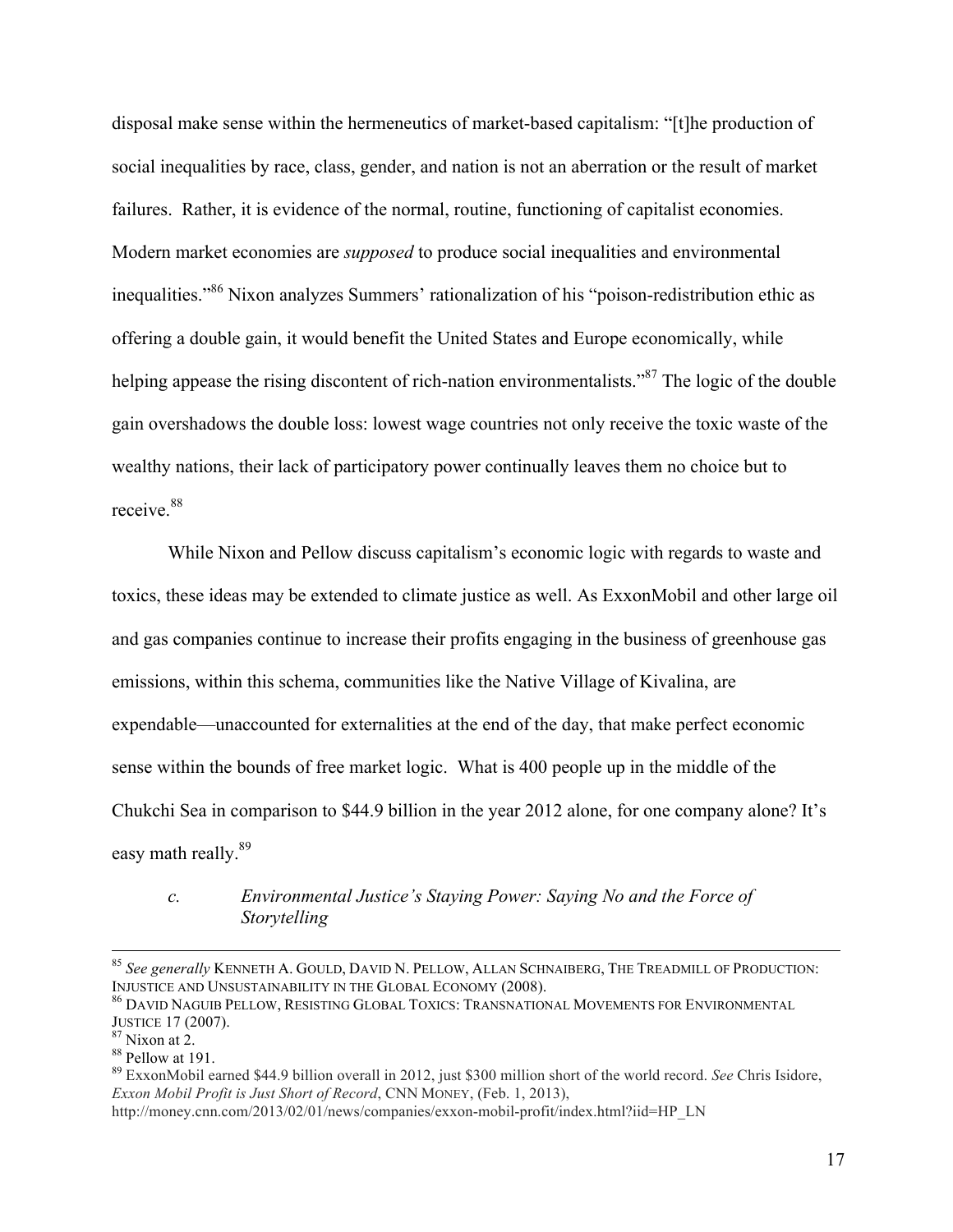… an experimental art whose touchstone is again an emergence, giving a very concrete meaning to Gilles Deleuze's motto that to think is to resist.  $-$ Isabelle Stengers<sup>90</sup>

By now, the corpus of environmental justice literature reflects a movement, at times disparate, at times synchronized, that stands to resist the dominant worldview that the market is the choice determinant of free will;  $91$  that the end of history rests with one word, globalization.  $92$ A chronicler of modern Latin American history once wrote me, "don't give up your research or feel that it's less important than denouncing a bad situation." I have taken this advice to heart. I have finally started to understand what this word—resistance—means. Sometimes the only meaningful utterance is no. But there is more, one must say no with one breath, but continue to forge ahead in the next. For every master narrative there exists a hundred counter-narratives.  $93$ 

Why does environmental justice make people uncomfortable? To say no to the status quo is inherently destabilizing. To say no is to refuse. But there is something more uncomfortable here than the autonomous decision to say no. The pithy statement of no declared *in public* is both a statement and a stance. This singular word—no—has the power to implicate formidable institutions and disrupt well-established systems of thought; this small word has surprising seismic force.<sup>94</sup> Environmental justice doubts that as a nation-state we understand what equal

<sup>&</sup>lt;sup>90</sup> ISABELLE STENGERS, *The Cosmopolitical Proposal*, *in* MAKING THINGS PUBLIC: ATMOSPHERES OF DEMOCRACY

<sup>1002 (</sup>Bruno Latour and Peter Weibel eds., 2005).<br><sup>91</sup> See John Gray, *The World is Round*, 52 THE NEW YORK REVIEW OF BOOKS 13, (Aug. 11, 2005).<br><sup>92</sup> "That meant that nothing was left to stand in the way of a truly global f corporations were not only free in their own countries but free to travel across borders unhindered, unleashing prosperity around the world . . . . It was, as Francis Fukuyama said, 'the end of history' – 'the end point of mankind's ideological evolution." NAOMI KLEIN, THE SHOCK DOCTRINE 22 (2007) (internal citations omitted).

<sup>&</sup>lt;sup>93</sup> See Robert S. Chang, Toward an Asian American Legal Scholarship: Critical Race Theory, Post-Structuralism *and Narrative Space*, 81 CAL. L. REV. 1241 (1993) and Richard Delgado, *Rodrigo's Corrido: Race, Postcolonial Theory, and U.S. Civil Rights*, 60 VAND. L. REV. 1691 (2007).<br><sup>94</sup> In addition to saying no, we should honestly acknowledge that we cannot always expect a specific event, an action

item, to follow from saying "no" affirmatively. Philosopher Isabelle Stengers writes: "[a]dding a cosmopolitical dimension to the problems that we consider from a political angle does not lead to answers everyone should finally accept. It raises the question of the way in which the cry of fright or the murmur of the idiot can be heard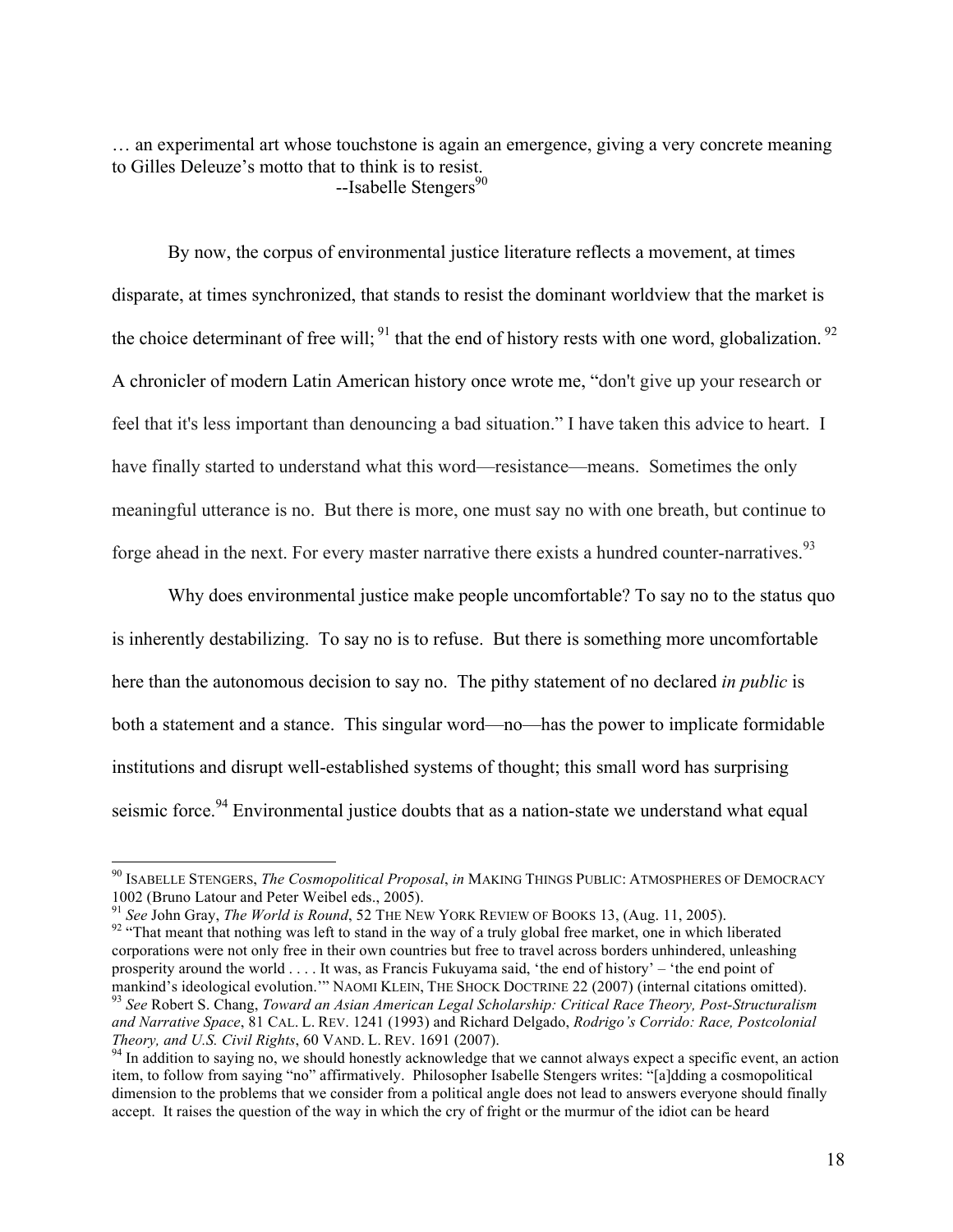treatment means.<sup>95</sup> The movement is skeptical of the proposition that efficiency and cost benefit analyses are neutral, and it insists that even neutrality itself can impose or affirm a worldview that perpetuates disparities.<sup>96</sup> Environmental justice identifies the urgency underlying Ann Lauterbach's remark that "[c]hoice confined to the marketplace endangers the very core of participatory democratic processes."<sup>97</sup> Environmental justice refuses the lie that to choose between one's health and access to employment is meaningful choice. It moves along the discursive meridian to embrace storytelling and to write against the grain of the market based machinery.

Environmental justice is also personal. It is in large part an outcry against a world of

toxics that disproportionately burdens bodies – bodies of the poor, of people of color.<sup>98</sup> It is a

!!!!!!!!!!!!!!!!!!!!!!!!!!!!!!!!!!!!!!!!!!!!!!!!!!!!!!!!!!!!!!!!!!!!!!!!!!!!!!!!!!!!!!!!!!!!!!!!!!!!!!!!!!!!!!!!!!!!!!!!!!!!!!!!!!!!!!!!!!!!!!!!!!!!!!!!!!!!!!!!!!!!!!!!!!!!!!!!!!

<sup>&#</sup>x27;collectively,' in the assemblage created around a political issue . . . . Giving this insistence a name, cosmos, inventing the way in which 'politics,' our signature, could proceed, construct its legitimate reasons 'in the presence of' that which remains deaf to this legitimacy: That is the cosmopolitical proposal." ISABELLE STENGERS, *The Cosmopolitical Proposal*, *in* MAKING THINGS PUBLIC: ATMOSPHERES OF DEMOCRACY 996 (Bruno Latour and Peter Weibel eds., 2005).

<sup>&</sup>lt;sup>95</sup> While the U.S. EPA defines environmental justice as "the fair treatment and meaningful involvement of all people regardless of race, color, national origin or income with respect to the development, implementation, and enforcement of environmental laws, regulations, and policies," http://www.epa.gov/environmentaljustice/, this focus on fair treatment *regardless* of race, fails to take into account the racial dimensions of environmental justice. Compare EPA's definition of environmental justice with the principles of environmental justice adopted during the First National People of Color Environmental Leadership Summit in 1991, which recognizes that discriminatory practices abound and the only way to address issues of environmental justice is by acknowledging our differences, including race: "We, the people of color gathered together at this multinational People of Color Environmental Leadership Summit, to begin to build a national and international movement of all peoples of color to fight the destruction and taking of our lands . . . to respect and celebrate each of our cultures . . ." http://www.ejnet.org/ej/principles.html.

<sup>96</sup> *See supra* note 15, GAO Report at 3: "The Continuing Authorities Program, administered by the U.S. Army Corps of Engineers, and the Watershed Protection and Flood Prevention Program, administered by the Department of Agriculture's Natural Resources Conservation Service, are the principal federal programs that provide assistance for the prevention or control of flooding and erosion. However, small and remote Alaska Native villages often fail to qualify for assistance under these programs because they do not meet program criteria. For example, according to the Corps' guidelines for evaluating water resource projects, the Corps generally cannot undertake a project when the economic costs exceed the expected benefits. With few exceptions, Alaska Native villages' requests for assistance under this program are denied because the project costs usually outweigh expected benefits. Even villages that meet the Corps' cost/benefit criteria may still fail to qualify if they cannot meet cost-share requirements for the project." Not sure what the cost/benefit criteria entail, but what the report seems to be saying is that saving the lives of 400 people (just looking at Kivalina alone) from permanent displacement, which of course is the looming issue that we are really talking about when we talk about coastal erosion and flooding, is not enough of an expected benefit for the federal government's cost/benefit calculus.<br><sup>97</sup> ANN LAUTERBACH, THE NIGHT SKY: WRITINGS ON THE POETICS OF EXPERIENCE 7 (2005).<br><sup>98</sup> *See supra* note 72.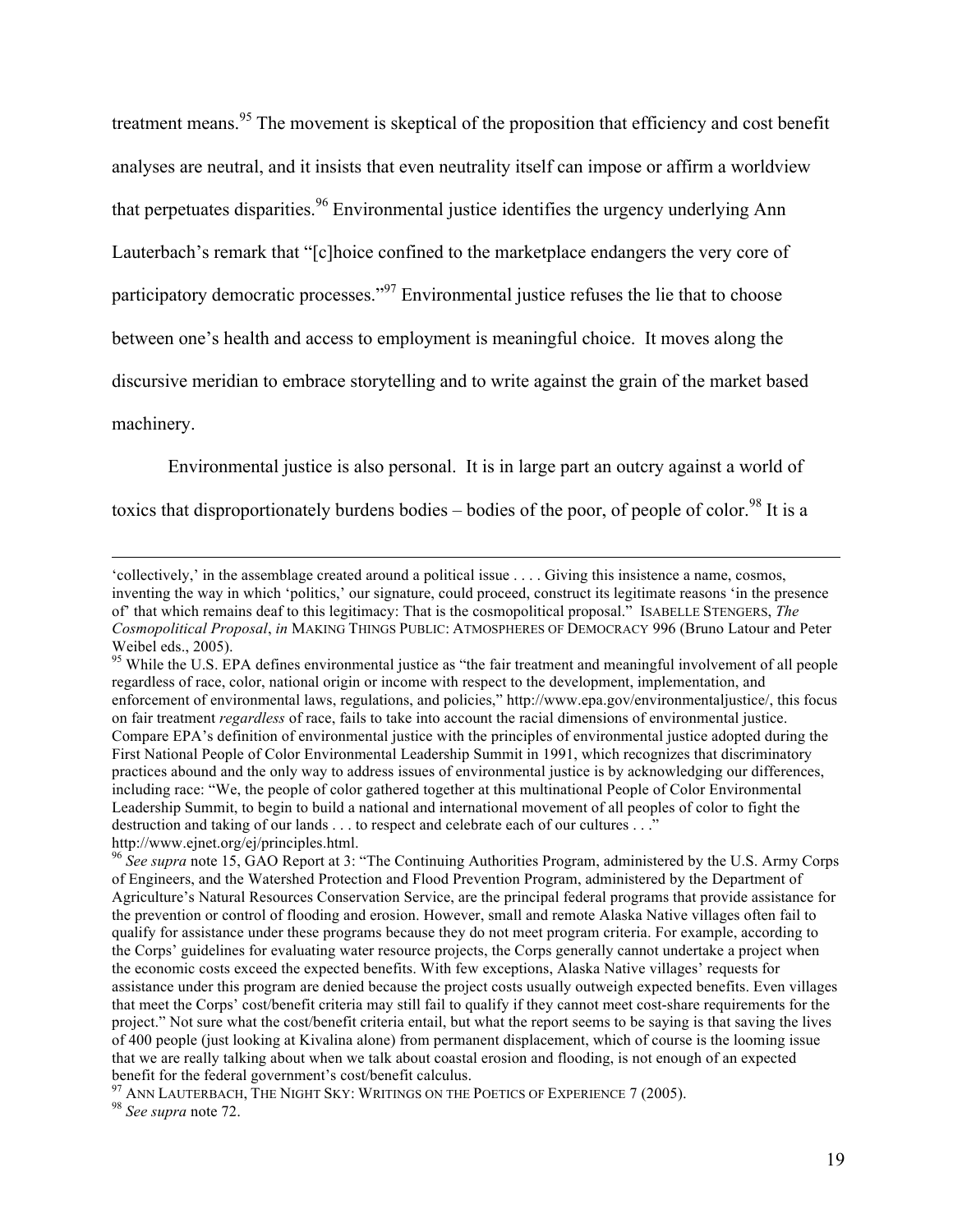complex thing, to talk about the body, the diseased physical body poisoned by toxics that, under the legal gaze, cannot be traced to one single wrongdoer, or even multiple wrongdoers.<sup>99</sup> The literary corpus is also a body; a body of words that inscribes and is inscribed upon; some palimpsest of stories that insists, resists, and remains. The literary corpus of environmental justice is a body of words that gives voice to the body that aches. Law too belongs in the realm of the literary, that institution which has no bounds.100 What endures? *No one dies so poor that he does not leave something behind.*<sup>101</sup>

IV. Unstable Stuff: *Poiesis*, *Techne* and the Law

I began with a literary idea of experience, and I still don't know where all the lies are.  $-$  Joan Didion<sup>102</sup>

The Greeks have the word *aletheia* for revealing. The Romans translate this with *veritas*. We say "truth" and usually understand it as correctness of representation. -Heidegger<sup>103</sup>

Poetic Justice –Kendrick Lamar<sup>104</sup>

The structure of law is replete with its own language, semiotics and semantics. There are

many functions of the law: to enforce rights, allow for redress, to punish. Here, in the context of

climate justice, I focus on the functionality of the law to state a claim, in short, to be heard and to

be seen—render visible, be recognized. The language of law quite literally brings forth into

<sup>&</sup>lt;sup>99</sup> See Friends of the Earth, Inc. v. Laidlaw Envtl. Services Inc., 528 U.S. 167 (1999), the trend of modern standing jurisprudence makes it more and more difficult to "trace" your harm back to the alleged wrongdoer, *see also infra* note 136. Consider how one might ever be able to meet the "fair traceability" requirement for modern Article III standing in the situation illustrated here: "[t]he direct effects of pollution hit people and animals harder in the Arctic, too. Airborne pollutants emitted in the mid-regions of the planet swirl north . . . . collect in organisms, and continue up the food chain. In an excerpt Banerjee includes from a book called *Silent Snow: The Slow Poisoning of the Arctic*, the environmental journalist Marla Cone writes, 'The Inuit living in northern Greenland, near the North Pole, contain the highest concentrations of chemical contaminants found in humans anywhere on earth.'" Ian Frazier, *In* 

*the Beautiful, Threatened North,* 60 THE NEW YORK REVIEW OF BOOKS 4, (Mar. 7, 2013).<br><sup>100</sup> *See DEREK ATTRIDGE, "This Strange Institution Called Literature": An Interview with Jacques Derrida, ACTS*<br>OF LITERATURE 35 (Dere

<sup>&</sup>lt;sup>101</sup> WALTER BENJAMIN, *The Storyteller*, ILLUMINATIONS: ESSAYS AND REFLECTIONS 98 (Hannah Arendt, ed., 1968), quoting Blaise Pascal.<br><sup>102</sup> Joan Didion, *The Art of Fiction No. 71*, Interviewed by Linda Kuehl, THE PARIS REVIEW 72 (1978).

<sup>&</sup>lt;sup>103</sup> MARTIN HEIDEGGER, *The Question Concerning Technology*, MARTIN HEIDEGGER: BASIC WRITINGS, 317-18 (David Farrell Krell ed., 2nd ed. 1977).

<sup>&</sup>lt;sup>104</sup> Kendrick Lamar, good kid, m.A.A.d city, track 6 (2012).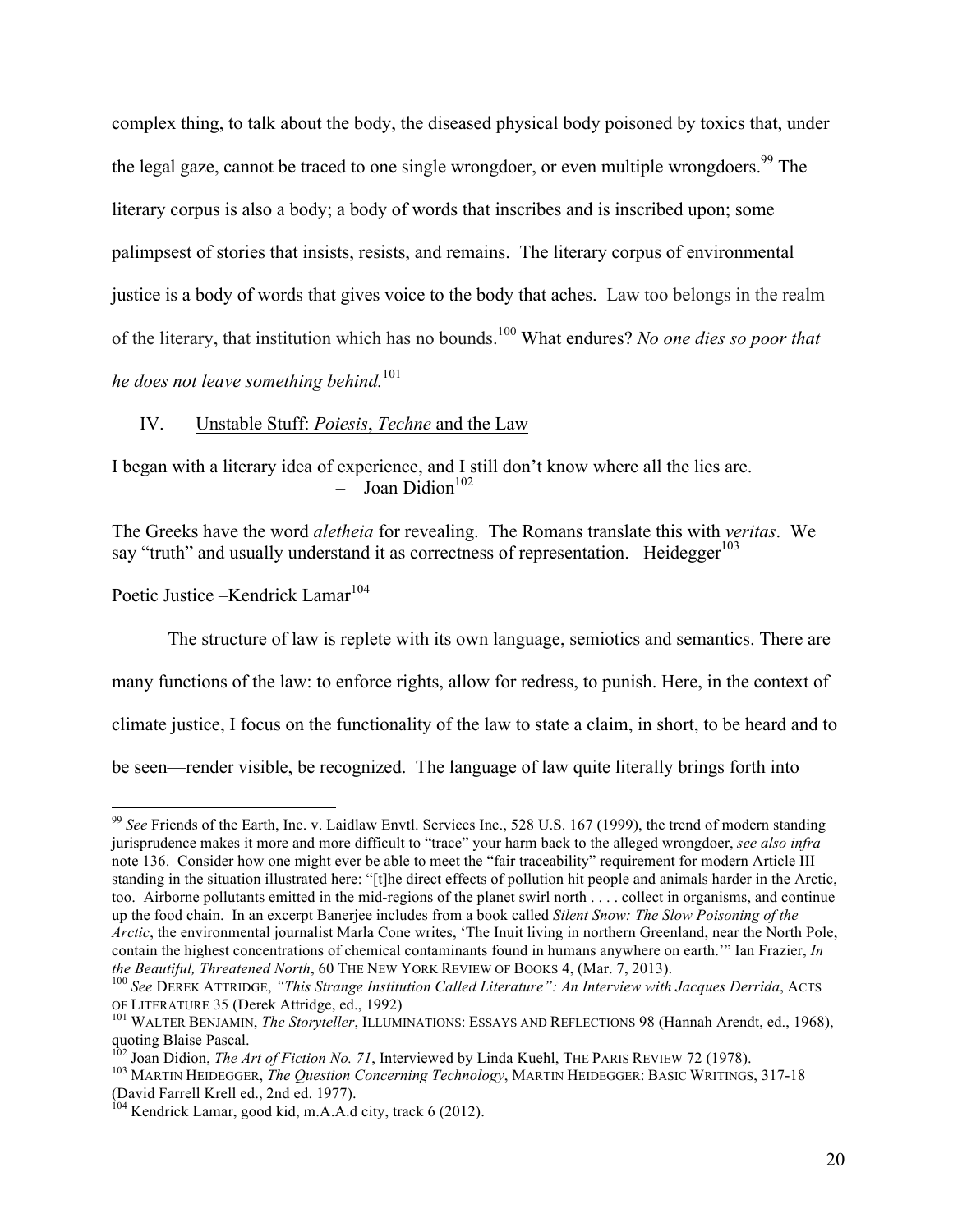being, *it is so ordered*. 105 I argue here that in the context of climate justice, using *Native Village of Kivalina v. ExxonMobil Corp.* as a continuing example, the law does not have to exercise its technocratic power over its power to reveal, to bring forth. Ultimately, the task of the law in a democratic society is to make present, to bring out of concealment. *Kivalina* and its corresponding tort claims present an aporia in the law, how displacement of federal common law claims in the age of climate change as a legal principle does not sufficiently answer—does not sufficiently bring forth *aletheia*, revealing, or *veritas* because it does not adequately represent the new types of questions presented by large scale displacement of Native Alaskans due to climate change.

## *a. A Brief Introduction to Poiesis*

In Plato's formulation of *poiesis*, the term means coming forth, bringing forth,<sup>106</sup> and Heidegger builds on this by explaining *poiesis* as the process of bringing forth something out of concealment, and this unconcealment can also be understood as revealing.<sup>107</sup> Unconcealment or revealing requires that something resides, is present, though hidden. In Heidegger's *The Question Concerning Technology*, the conclusion of his essay reads like a hybrid variant of poem and parable:

> There was a time when it was not technology alone that bore the name *techne*. Once the revealing that brings forth truth into the splendor of radiant appearance was also called *techne*. There was a time when the bringing-forth of the true into the beautiful was called *techne*. The *poiesis* of the fine arts was also called *techne*. . . . . . And art was simply *techne*. It was a single, manifold revealing. It was pious, *promos*, i.e., yielding to the holding sway and safekeeping of truth. . . . . What was art—perhaps only for that brief but magnificent age?

Why did art bear the modest name *techne*? Because it was

<sup>&</sup>lt;sup>105</sup> Native Village of Kivalina v. ExxonMobil Corp., 663 F. Supp. 2d 863, 883 (2009). <sup>106</sup> Heidegger at 317. *107 <i>Id*</sub>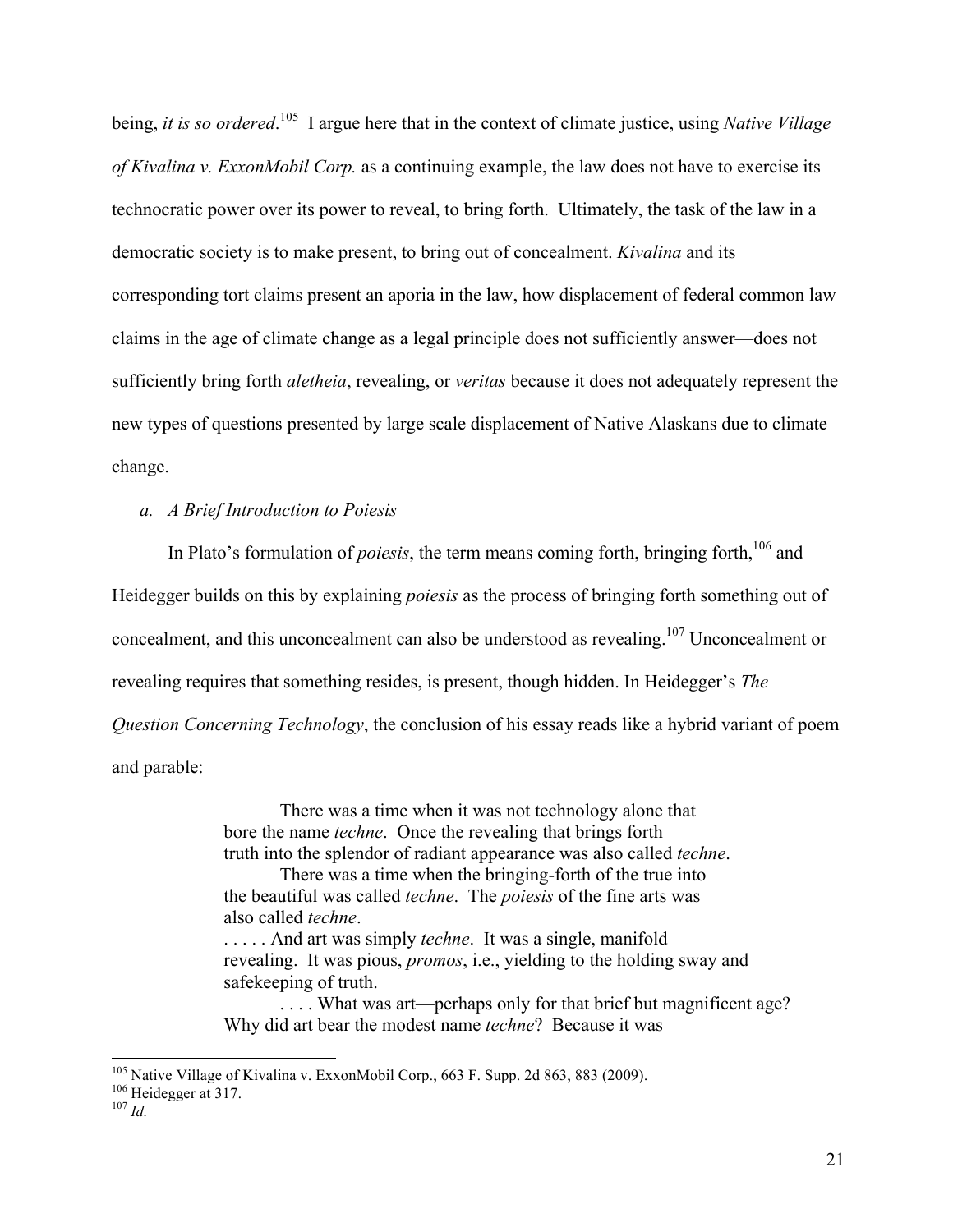a revealing the brought forth and made present, and therefore belonged within *poiesis*. . .108

I focus on this interaction between *techne* and *poiesis* –the technical craft and the poetical—because I see the magnetism between the two concepts as instructive for the law in the age of climate change. If, according to Heidegger, art—the beautiful—bears the modest name *techne* simply because it functions to reveal, and if art, too, belongs within the realm of *poiesis* because *poiesis* too carries with it the function of revealing; craftsmanship, the technical and *poiesis* both have the same task: to reveal, to bring forth into being. Whichever path you choose, the technical or the poetical, the task is still the same, to reveal, to bring forth and make present. The continuing task of the environmental poverty lawyer, too, is to bring forth and make present, both the beautiful, the poetics of lived experience, as well as the crafted and the structured technology of law.

## *b. The Continuing Task of Environmental Justice Lawyering*

The lawyer is trained to scrutinize the details, the minutiae of statutory codes and registers, this can be a strength, the *techne* of the law. But the environmental justice advocate is still tasked with that equally critical responsibility of revealing into being, to strive toward the *correctness* of representation, and this is the role of *poiesis*. Displacement is a convenient legal principle to rely on in order to preclude federal common law claims from proceeding within climate change tort actions. The doctrine of displacement may be enough to stave off litigation for now, we will see if the Supreme Court takes on *Kivalina*, but, perhaps more urgently, the problem of displacement is here to stay. Whichever legal doctrine you employ to keep these cases out of the courts, you cannot suppress the problem for the long haul. The problem of largescale displacement due to climate change and global warming has arrived. It has arrived and it

<sup>&</sup>lt;sup>108</sup> *Id.* at 319.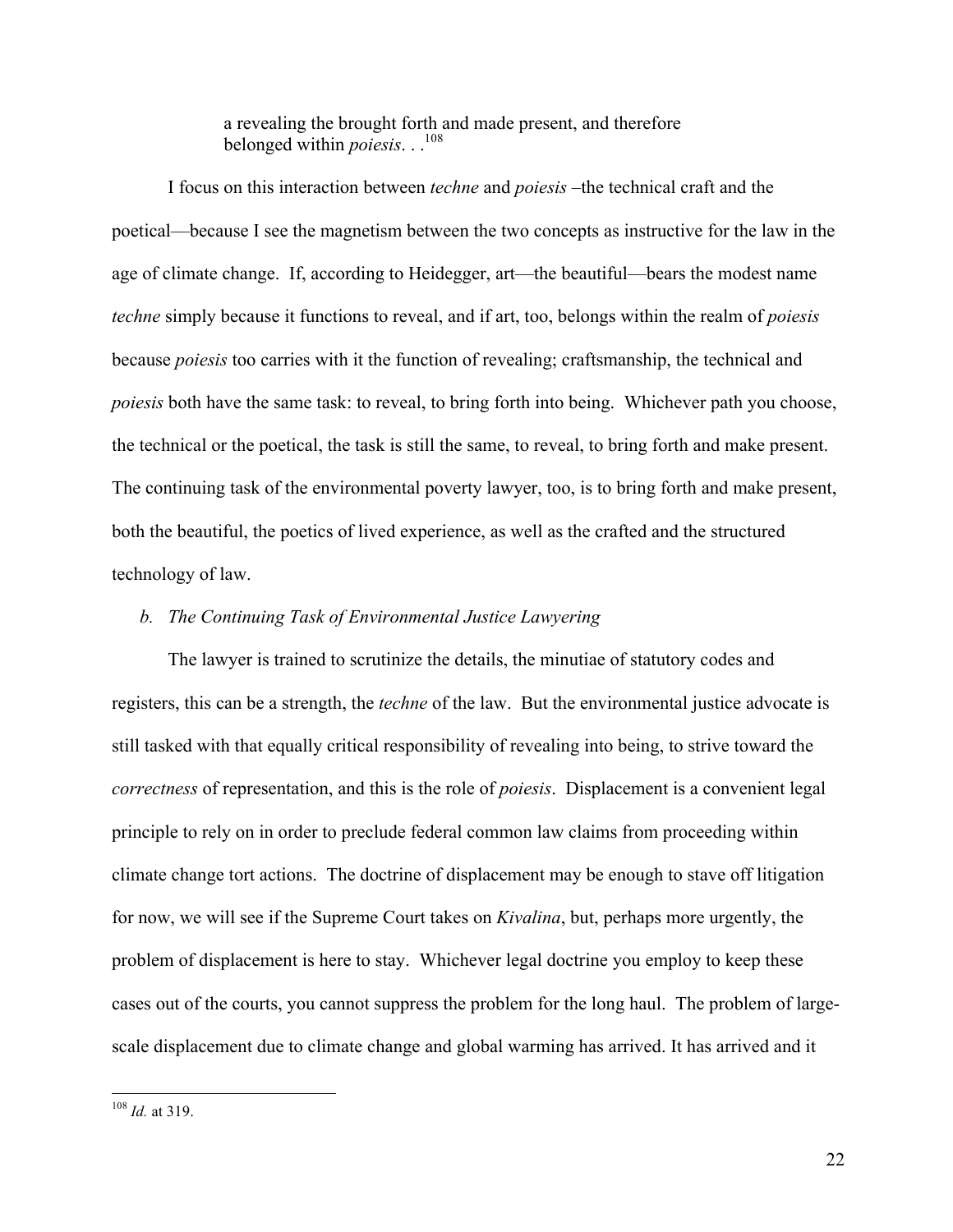will continue to arrive, it is and will be an emerging, persisting and irrevocable reality. Give a thing a name and find the law to let the narrative develop or give a thing a name and find the law to squash it. Poetically, the law and the problem before us, both have one and the same name, displacement.

## *c. Techne and Technology: Globalization and the Invisible Local*

The philosophy of technology according to Heidegger brings the function of *techne* low toward the modest task of revealing "truth" into the present moment. In stark contrast to this understanding of *techne* as being a vehicle for truth-revealing, technology also plays an acute role as the driving force of globalization within the late modern era.<sup>109</sup> With the advent of accelerated processes of communication, technology, has in part allowed the wealthy to continue to amass more wealth and for those in power to carefully guard access points to information.<sup>110</sup> Even beyond the capacity for technology in our present time to create vast disparities between the wealthy and the poor, in its most insipid form, technology continually distracts us from bringing forth the type of clarity necessary to see an issue as it is.

In John Gray's 2005 review of Thomas Friedman's neoliberal embrace of globalization, Gray critiques the metaphor of Friedman's "flat world" as uncritical and oversimplified.<sup>111</sup> Gray concedes that while Friedman "acknowledges the existence of an 'unflat' world composed of people without access to the benefits of new technology," nonetheless "[Friedman] never connects the growth of this netherwold of the relatively poor with the advance of globalization."<sup>112</sup> Gray dissects Friedman's visit to Infosys headquarters, a high-tech company in

*Weapons Workers*, 73 AMERICAN SOCIOLOGICAL REVIEW 3, 393 (June 2008) (Workers of Oak Ridge Nuclear Reservation workers' illness claims "were contested by corporate management authorities who used three tactics:<br>denial of individual exposures, refusal to allow access to health records . . .").

<sup>&</sup>lt;sup>109</sup> See John Gray, *The World is Round*, 52 THE NEW YORK REVIEW OF BOOKS 13, (Aug. 11, 2005).<br><sup>110</sup> See Sherry Cable, Thomas E. Shriver, Tamara L. Mix, *Risk Society and Contested Illness: The Case of Nulcear* 

<sup>&</sup>lt;sup>111</sup> John Gray, *The World is Round*, 52 THE NEW YORK REVIEW OF BOOKS 13, (Aug. 11, 2005). <sup>112</sup> *Id*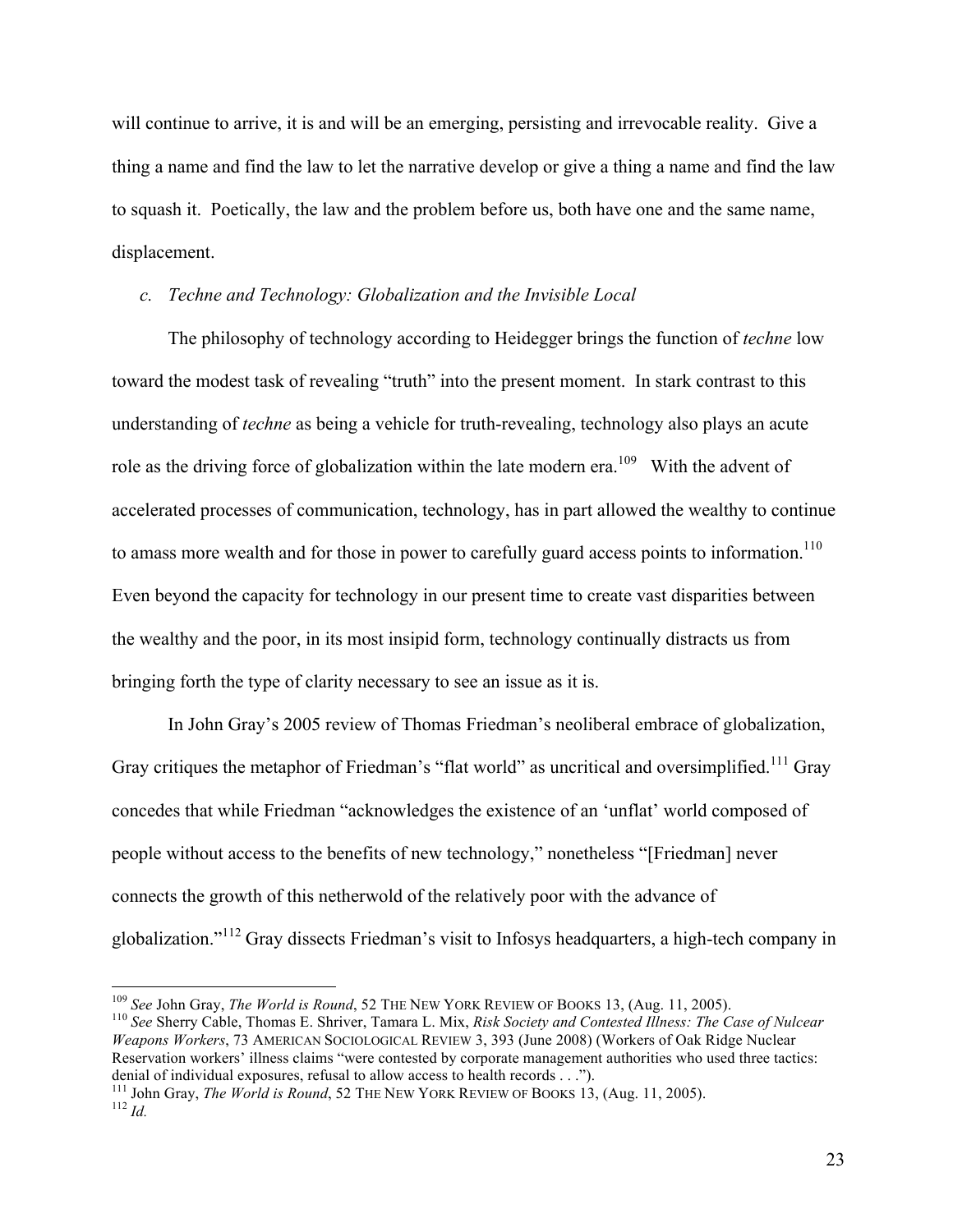Bangalore as failing to recognize "the widening difference in standards of life in the region . . .<sup>"113</sup> Gray underscores that "only by decoupling itself from the local environment that Infosys is able to compete effectively in global markets. Infosys demonstrates that globalization does have the effect of leveling some inequalities in world markets, but the success of the company has been achieved by using services and infrastructure that the society around it lacks."<sup>114</sup> Global processes and the technological advances that have helped make the "world smaller"<sup>115</sup> and communication faster still does not automatically make this world a more equitable or just place. In fact, we are now living in a distinctively unequal world, plagued by persistent issues of poverty.116

John Gray's criticism of Friedman's "The World is Flat" is a warning against the dangerous ease with which neoliberals embrace globalization as a unidirectional force that purports to level the playing field.<sup>117</sup> Within the politics of twenty-first century natural resource exploitation, climate justice brings into sharp focus the largely unaccounted for externalities perpetuated by a global economy powered by energy-intensive fossil fuel dependent lifestyles. In fact, climate justice emerges as a critical voice that exposes and insists upon the intimate relationship between global processes and local cultural devastation, as much as the global market economy attempts to decouple the two.

If climate justice subscribes to the larger goals of environmental justice: bringing to light the disproportionate hazards and risks that beleaguer the poor and people of color, it follows that as an organizing principle, climate justice cannot do this properly without manifestly

<sup>&</sup>lt;sup>113</sup> *Id.*<br><sup>114</sup> *Id.*<br><sup>115</sup> *Id.*<br><sup>116</sup> See Joseph E. Stiglitz, Some Are More Unequal Than Others, N.Y.TIMES, (Oct. 26, 2012) ("It's not just that the top 1 percent takes in about a fifth of the income, and controls more than a third of the wealth. America also has become the country (among the advanced industrial countries) with the least equality of opportunity.") <sup>117</sup> John Gray, *The World is Round*, 52 THE NEW YORK REVIEW OF BOOKS 13, (Aug. 11, 2005).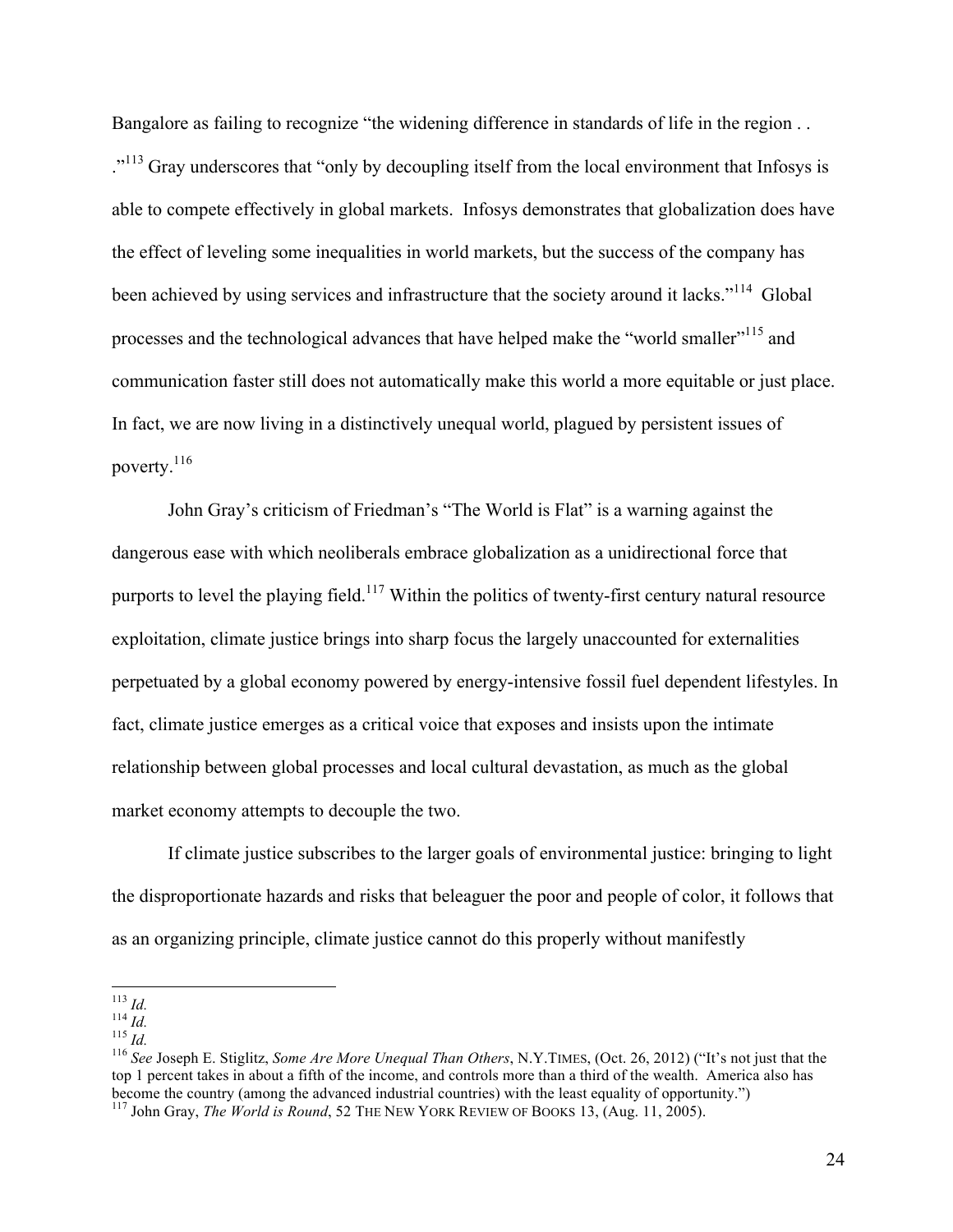acknowledging the inequalities associated with the larger currents of globalization and industrialization. An emphasis on the longer arc of history and its corresponding lessons is imperative as we continue to craft local solutions with an eye toward larger systemic problems.

### *d. Resist Flattening*

*The Native Village of Kivalina v. ExxonMobil Corp.* refracts these larger issues of globalization and energy-intensive modern lifestyles through the lens of litigation. The plaintiffs in *Kivalina* identify twenty-four of the largest emitters of greenhouse gases in the U.S through their ownership and operation of electric power plants: "Electric power plants that burn fossil fuels are the largest source of carbon dioxide emission in the United States. Such plants in the U.S. emit approximately 2.6 billion tons of carbon dioxide each year."<sup>118</sup> One of the challenges that the plaintiffs faced in district court is the fair traceability requirement for standing. Defendants "argue that plaintiffs lack standing under Article III to pursue their global warming claims under a nuisance theory on the ground that their injury is not 'fairly traceable to the conducts of the defendants."119 The district court ultimately favored the defendants' position noting that "the Plaintiffs' allegations as to the undifferentiated nature of greenhouse gas emissions from all global sources and their worldwide accumulation over long periods of time, the pleadings makes clear that there is no realistic possibility of tracing any particular alleged effect of global warming to any particular emissions by any specific person, entity, group at any particular point in time."120

I wonder if this moment in climate change tort litigation also serves as an opportunity to locate and expose the narrative gap that parallels the lazy "flattening" metaphor that Gray warns against. The refrain that the environmental lawyer hears again and again from policy makers and

<sup>&</sup>lt;sup>118</sup> Plaintiff's Complaint at 42 Native Village of Kivalina v. ExxonMobil Corp. (2008) (No. 08-1138)<br><sup>119</sup> Native Village of Kivalina v. ExxonMobil Corp., 663 F. Supp. 2d 863, 870 (N.D. Cal. 2009).<br><sup>120</sup> Id. at 880.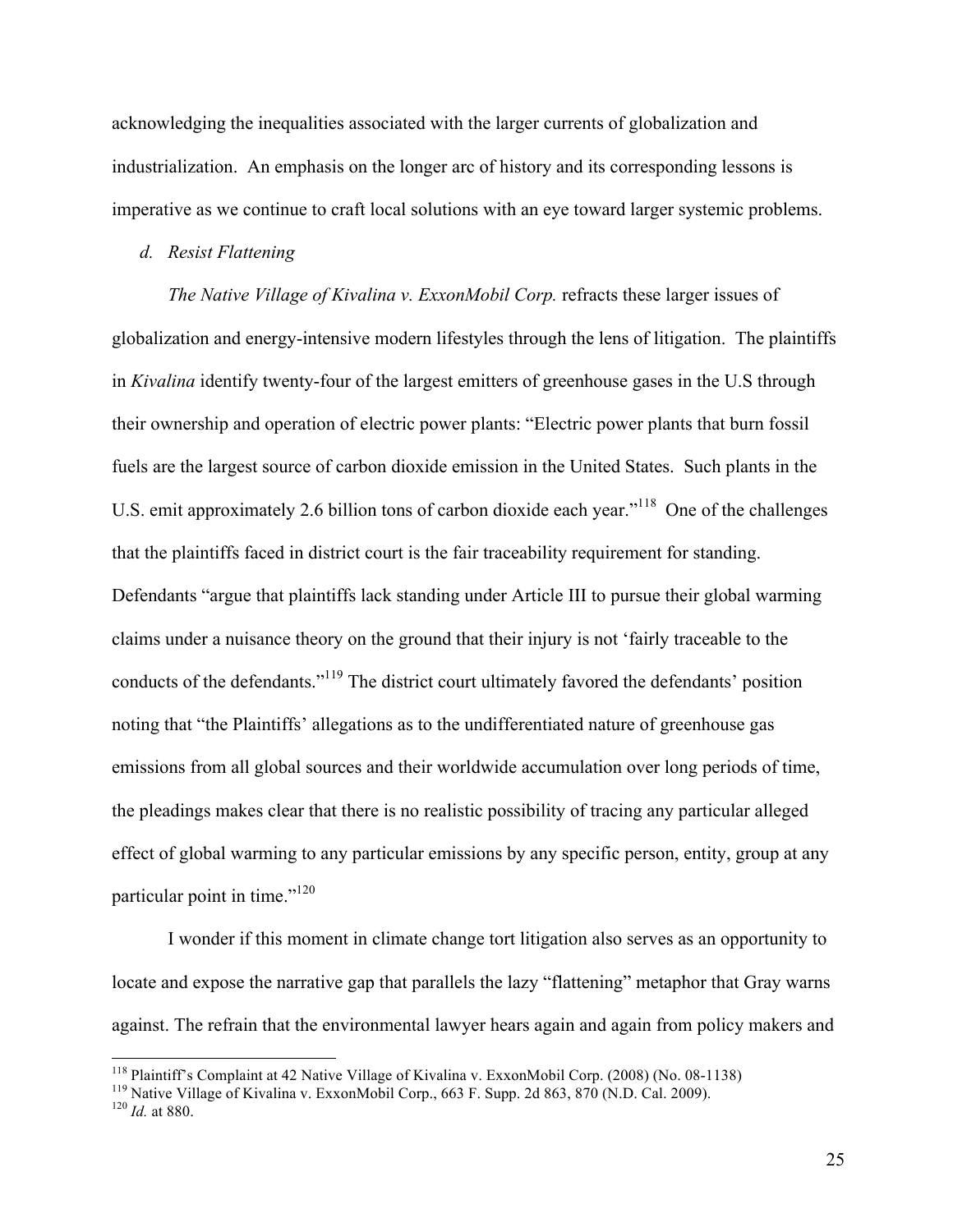industry and politicians is that everyone emits greenhouse gases, we are all at fault, how can we trace our harm to the specific molecular emission of a particular polluter. The growing difficulty, but the persistent task, is to link large and seemingly global, unwieldy, "too-big-tofail" processes, such as global releases of greenhouse gases, to local effects and harms. The organizing principle of climate justice refuses the decoupling effect that globalization seeks to promote.

In the age of climate change, the discussion of *techne* and technology is necessarily twofold and divergent—it focuses on the contradictory ability of technology to obscure the deleterious effects of an ever growing global market and also the modest function of *techne* to make present, to authentically portray lived reality, and adequately depict those harmed by the currents of globalization. It is my small attempt here to try and reclaim the modest function of *techne*, despite the dominant consumerist view of technology as largely an endless catalog of acquirable and disposable goods in the global era, to try and revamp and restore *techne*'s original utility and ability to reveal the persistent systemic problems that come along with man's dependency on fossil fuel powered economy.

The environmental poverty lawyer must continue to utilize law's *techne* to infuse the public sphere with narratives resisting the decoupling mechanism globalization imposes on local communities. The persistence and utilization of law's *techne* to implement social change in the language of environmental justice will reverberate and grow louder through time if we continue to resist essentialism. The environmental poverty advocate, strengthened by our heritage in grassroots organizing and community lawyering, must continue to go forward with a sensitivity toward detail, respect and attention for the small, recognizing that different struggles speak

26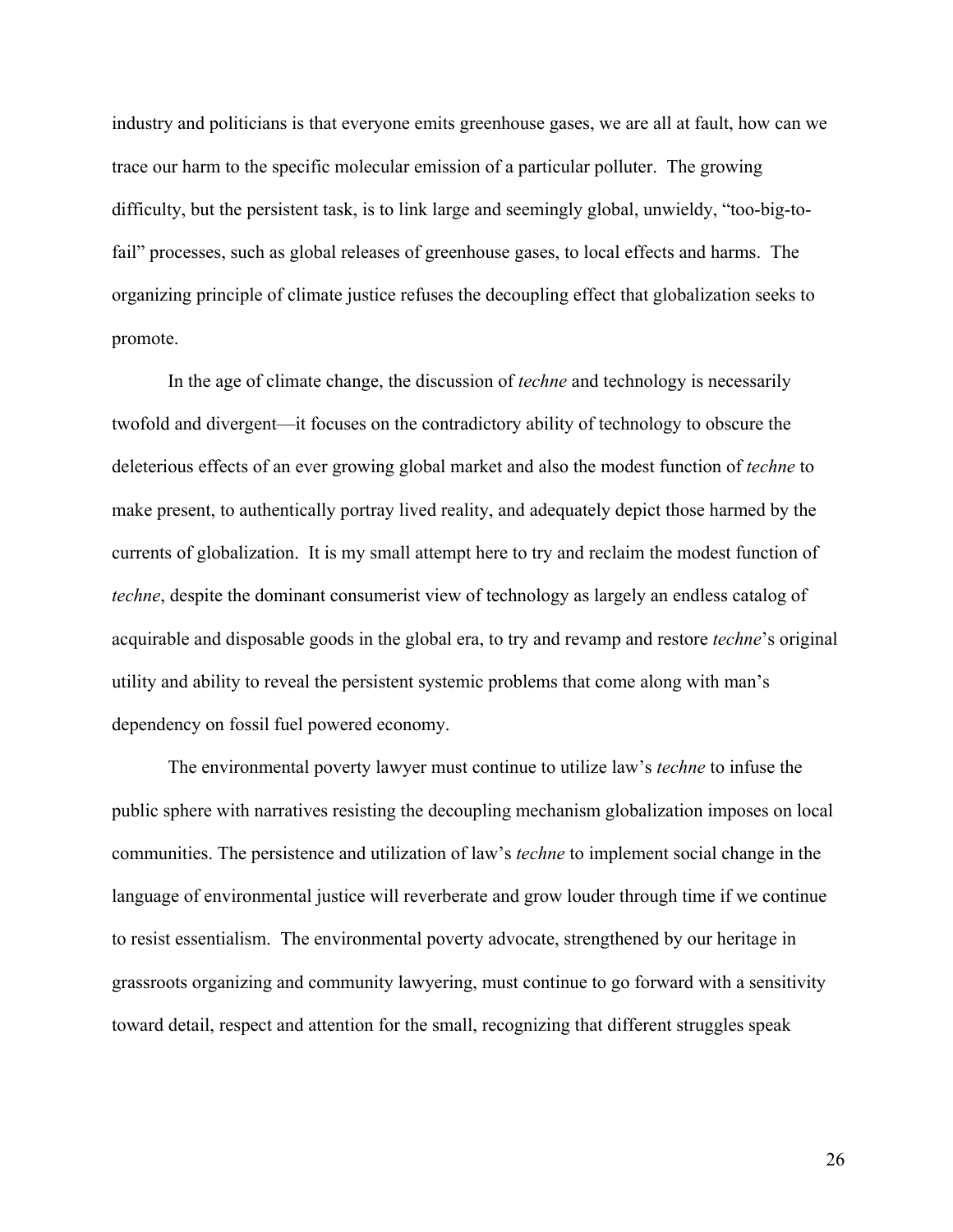different vernaculars, and finally resist the temptation to flatten stories along the tired binaries of good versus bad and victor versus victim.

### *e. Convergence and the Correctness of Representation*

Correctness of representation, as Heidegger explains as *veritas*, is the inherent and core struggle for narrative dominance within our adversarial legal system. Because truth, *veritas*, and truthful representation are ever-contested, it becomes clear that the role of the advocate, and the environmental justice advocate, remains the struggle to present and maintain the correctness of representation for the longue duree. "Correctness" of course, is always up for grabs, and it is often idiosyncratic to the facts presented. But here again lies the importance of *poiesis*. Bring forth into being, tell the story as honestly as you can. This is no simple task, but you find your compass if you are willing to see things as they are, within all their contradictions, to immerse in both sadness and beauty, which at times are inseparable.

If correctness of representation is at its core unstable, at least the judiciary should create the necessary space for adequate<sup>121</sup> recognition of the problem associated with climate change induced displacement. At least there should be a possibility for the conversation to move forward, fractured and acrimonious as it is. The law should provide the necessary dialogic space to acknowledge that there is a disharmony within the crisis of climate change, that not everyone is impacted equally, and that we all (legislative, executive, judiciary) need to play an adequate  $122$ role in revealing into being both what the problem is as well as *make possible* a solution. The emerging principle of climate justice can help us locate this tension in the law—the dire need for action as well as the tremendous difficulty of tangible solutions—by bringing forth and giving voice to those like the Kivalina villagers, who are the among the most affected by climate change

<sup>&</sup>lt;sup>121</sup> English Oxford Dictionary, Adequate, adj. 2. *Philos.* and *Logic*. Of an idea, concept, etc.: fully and exactly representing its object.

English Oxford Dictionary, Adequate, adj. 1. Equal in size or extent; exactly equivalent in form.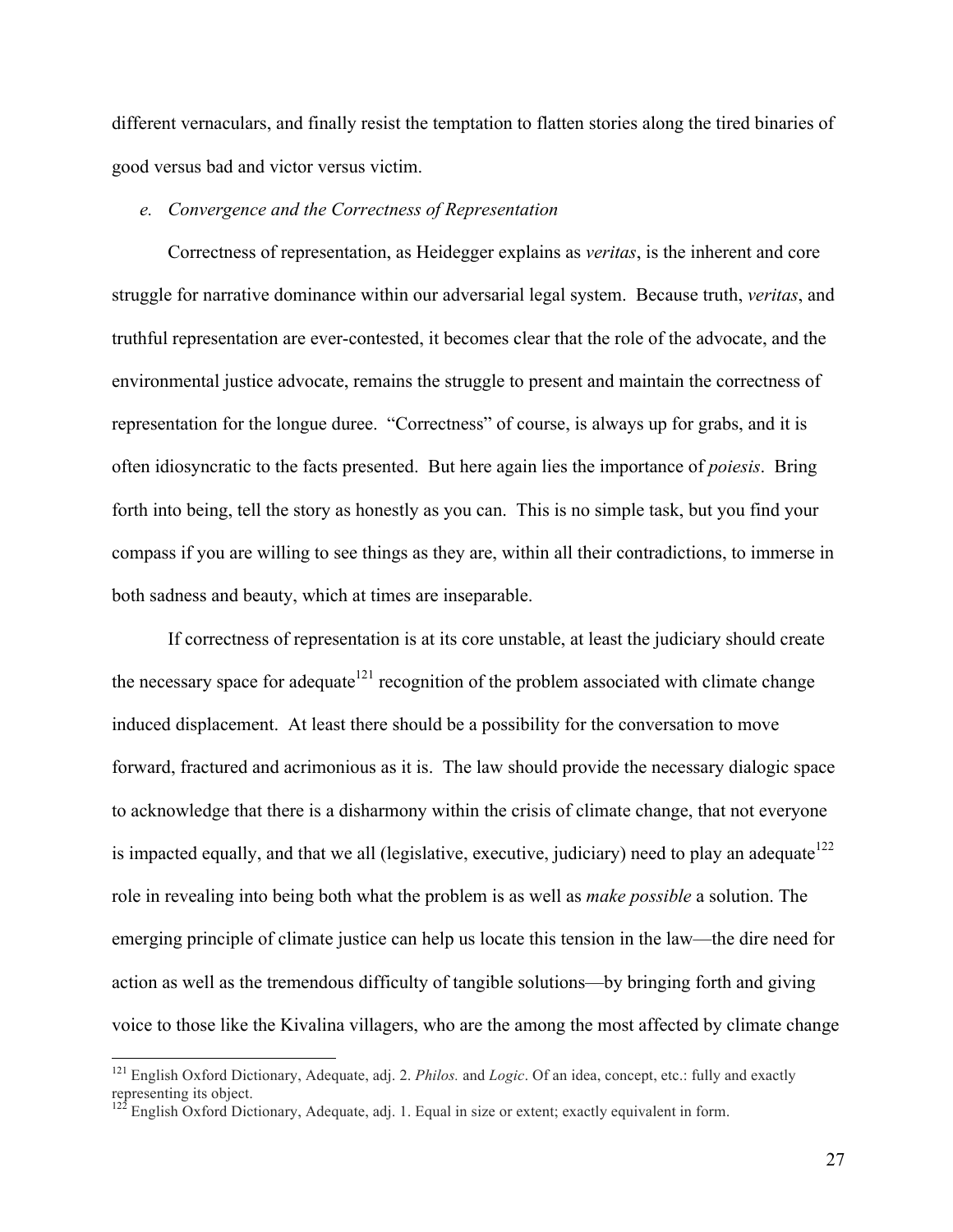and yet have contributed little to global warming due to their traditional ways of life.<sup>123</sup> The critical moment of the geologic now is fraught with contradictions and injustices yet it also presents new opportunities to imagine this melting world.

# V. Climate Change Has Arrived

Who knows, perhaps that's what the twenty-first century has in store for us. The dismantling of the Big. Big bombs, big dams, big ideologies, big contradictions, big countries, big wars, big heroes, big mistakes. Perhaps it will be the Century of the Small. Perhaps right now, this very minute, there's a small god up in heaven readying herself for us. Could it be? Could it *possibly* be? It sounds finger-licking good to me." –Arundhati  $\text{Rov}^{124}$ 

Anthropogenic climate change is real.<sup>125</sup> We can no longer afford to debate if it really is happening, there is no time to lose. We have to look squarely at the reality that the Arctic is melting, that communities are being displaced and will continue to be displaced, we also have to admit to ourselves that the law must change to accommodate for this emerging moment in history. This is no easy task. It seems daunting to take on "climate change." But this is what I mean, and I think this is what Roy and Bankarjee mean, by the word "small." We have to break down large problems into smaller ones to render them visible, we have to start small and tell a story.

# *a. Climate Change Presents Difficulties for the "Thing Seen"*

In the midst of the confusing confluence of both rising public consciousness as well as manufactured corporate doubt regarding the hazards and realities associated with anthropogenic climate change,<sup>126</sup> climate justice functions to clarify the immense and imminent scope of harm that will inevitably take place as the planet continues to warm. *Kivalina* brings into sharp focus

<sup>&</sup>lt;sup>123</sup> See supra note 18.<br><sup>124</sup> ARUNDHATI ROY, THE GREATER COMMON GOOD (1999).<br><sup>125</sup> Another cause of action in the Kivalina lawsuit is concert of action and conspiracy of defendants to fund climatedenial science and promulgate bad science. *See* Plaintiff's Complaint at 61, Native Village of Kivalina v. ExxonMobil Corp. (2008) (No. 08-1138). Leading NASA scientist Jim Hansen "repeatedly called for trying the most vociferous climate-change deniers for 'crimes against humanity.'" *See* Justin Gillis, *Climate Maverick to Retire from Nasa*, N.Y. TIMES*,* April 1, 2013. The conspiracy cause of action is beyond the scope of this paper. 126 *See supra* note 96, *see also* ERIC POOLEY, THE CLIMATE WAR (2010).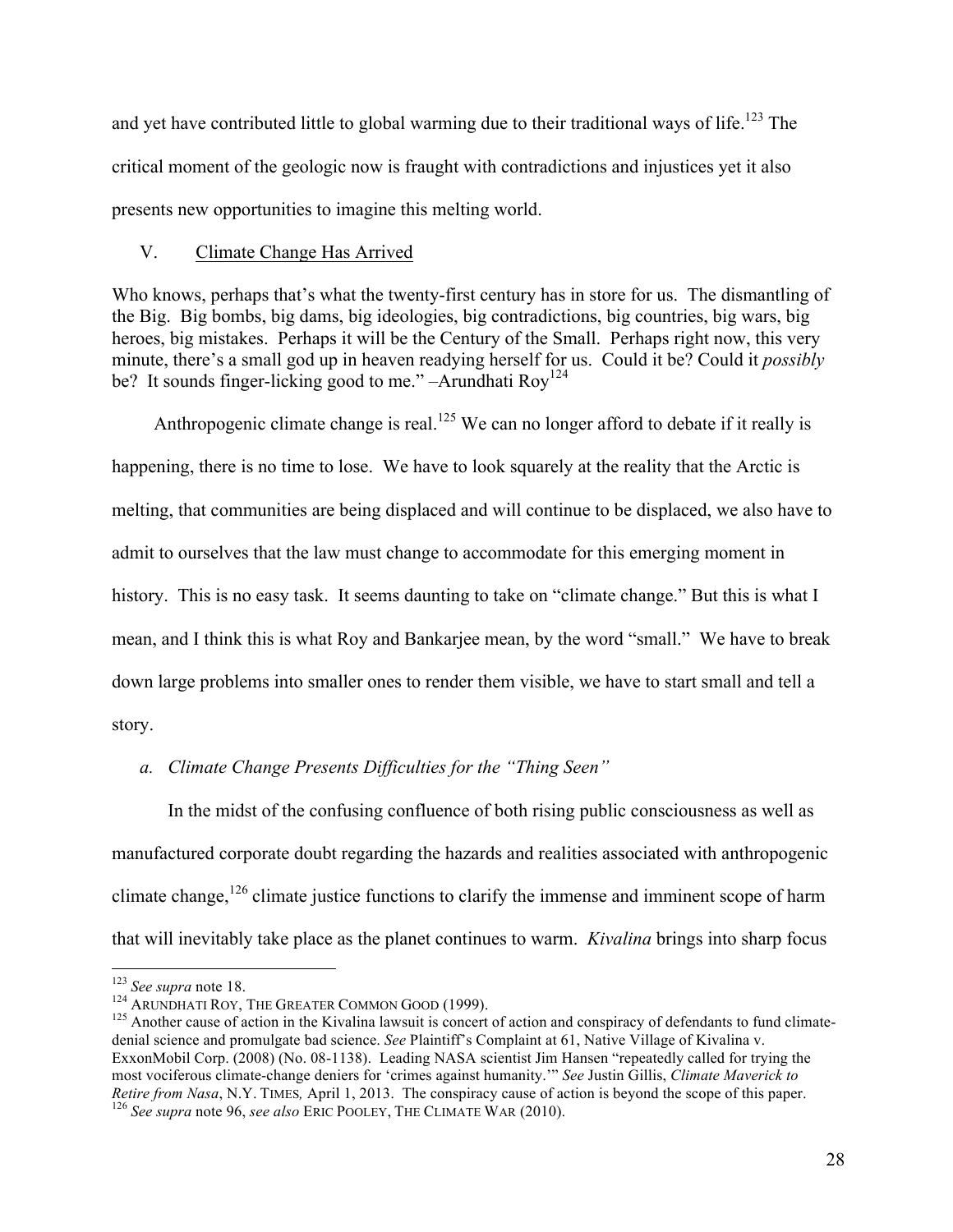the problems facing Arctic peoples especially, since the Arctic is warming at twice the rate as the rest of the world.<sup>127</sup> Native Arctic peoples also occupy a particular position of vulnerability. Due to their traditional lifeways, Native Arctic peoples, such as the Kivalina residents, do not contribute to global warming as much as an urban dweller, for example, and yet currently, they are the ones who face imminent displacement from their ancestral homes.<sup>128</sup>

The age of climate change poses new challenges that are at once immense, urgent, and yet difficult to approach because it requires a radical shift away from the status quo. The world is rapidly entering an era of irretrievable loss and irreparable change, and there is no better place to witness this than in the Arctic. By some calculations, the Arctic will be completely ice free in the summers by  $2016$ .<sup>129</sup> At a recent conference, the moderator presented this fact, of the Arctic possibly being ice-free in the summers by 2016, which completely stunned me into silence. *Three years*—the panel moved on. A maritime attorney started talking about new shipping routes through the Arctic that would be available once the sea ice melted enough to allow for safe passage. It's already happening, he said. Everyone wants a seat at the table. Some wide dissonance settled within me, *did anybody hear what the professor just said? The Arctic may be completely ice free in the summers within three years. Why are we talking about new shipping routes?*

I mechanically scribbled some numbers down: London to Yokohama 15,700 kilometers through the Arctic. Or was it 13,841 kilometers. Through the Suez: 21,200 kilometers. It made no difference to me. I know it means something for somebody out there. Sitting there in a chilly

<sup>&</sup>lt;sup>127</sup> Lauren Morello, *Sea Ice Loss Accelerates Arctic Warming*, THE SCIENTIFIC AMERICAN April 30, 2010, http://www.scientificamerican.com/article.cfm?id=sea-ice-arctic-warming.

 $128$  See supra note 16.<br><sup>129</sup> John Vidal, *Arctic expert predicts final collapse of sea ice within four years*, THE GUARDIAN Sept. 17, 2012, http://www.guardian.co.uk/environment/2012/sep/17/arctic-collapse-sea-ice.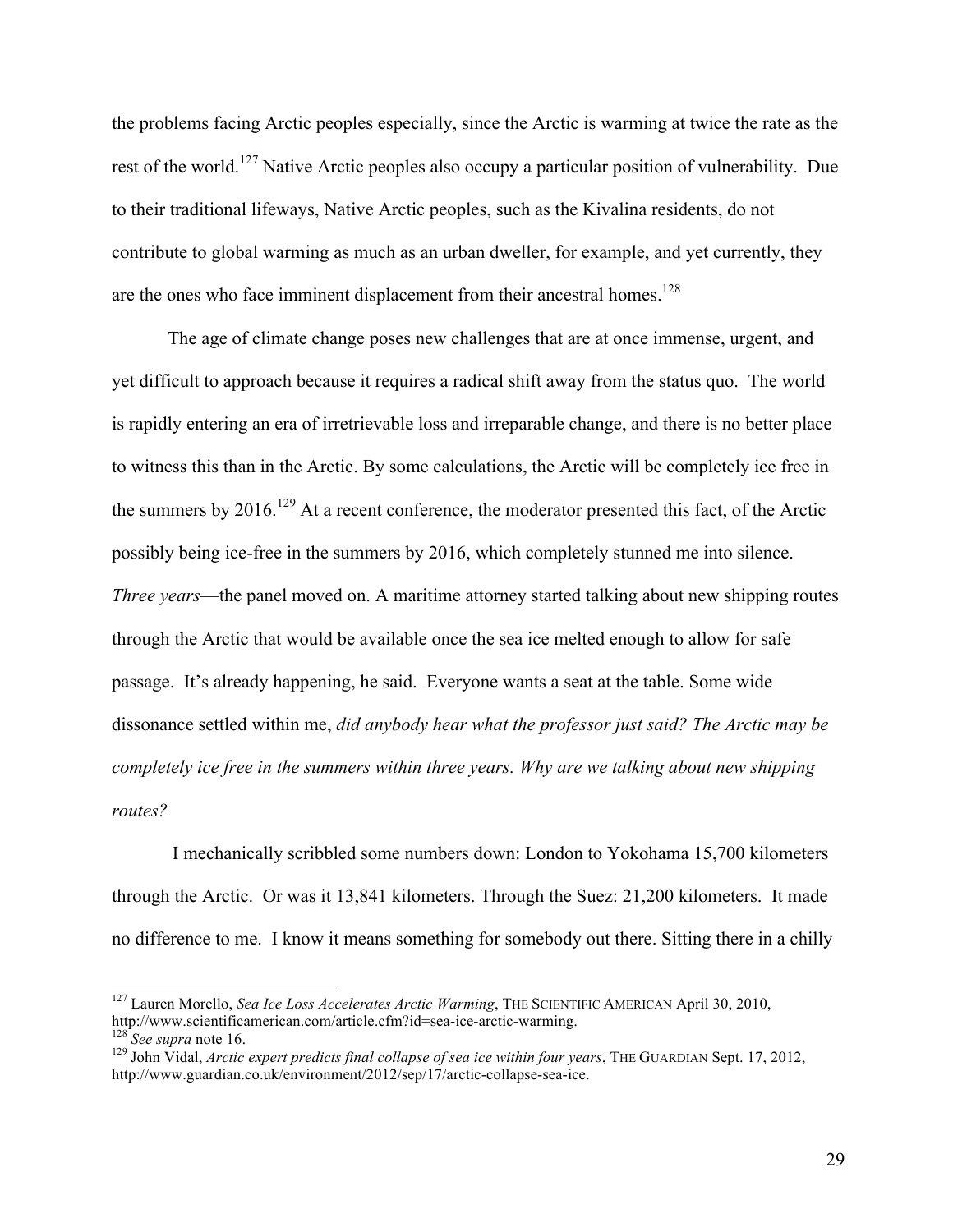conference room in Salt Lake City, with the nerves at the back of my neck constricting, the numbers seemed irrelevant at best and sinister when I thought about it, this efficiency, this calculation, this anticipation, and finally, to even talk about "savings of fuel" (quote, end-quote, enter footnote) seemed absurd at that moment. Did you not hear that the Arctic is melting? You should not have the right to use that word "save" in this context. *To rescue or deliver from danger or harm*. <sup>130</sup> You do not get to talk about saving fuel right now. *To preserve or guard from injury, destruction, or loss*. <sup>131</sup> How dare you use that word: save. It is too late to save the Arctic. It will be ice free in the summer months within three years. Save. Some violent catachresis. This phrase "irreversible threshold crossing" pulsated in front of my mind's eye.

#### *b. Climate Justice Can Help Reveal into Being Contradictory Narratives*

It is part of the democratic task to reveal into being the plurality of experience, to bring forth the declaration that *e pluribus unum*. The aspiration that out of many, one, is of course an inherent paradox. If we recognize there are many, why do we insist on just one? The acknowledgment of many but the insistence upon one reveals the simultaneous democratic celebration and discomfort with plurality. Drawing from feminist legal theory and critical race theory, this essay too subscribes to the notion that "[a] unified identity, if such can ever exist, is a product of will, not a common destiny or natural birthright."<sup>132</sup> This democratic experiment, this democratic consciousness is " . . . a process, a constant contradictory state of becoming, in which both social institutions and individual wills are deeply implicated."<sup>133</sup>

Within the growing narrative of climate justice, those harmed, like the Kivalina villagers, are directly experiencing the "contradictory state of becoming." Life goes on, fractured and

<sup>&</sup>lt;sup>130</sup> Merriam Webster, *transitive verb*.<br><sup>131</sup> *Id.*<br><sup>132</sup> Angela P. Harris, *Race and Essentialism in Feminist Legal Theory*, 42 STAN. L. REV. 581, 584 (1990).<br><sup>133</sup> *Id*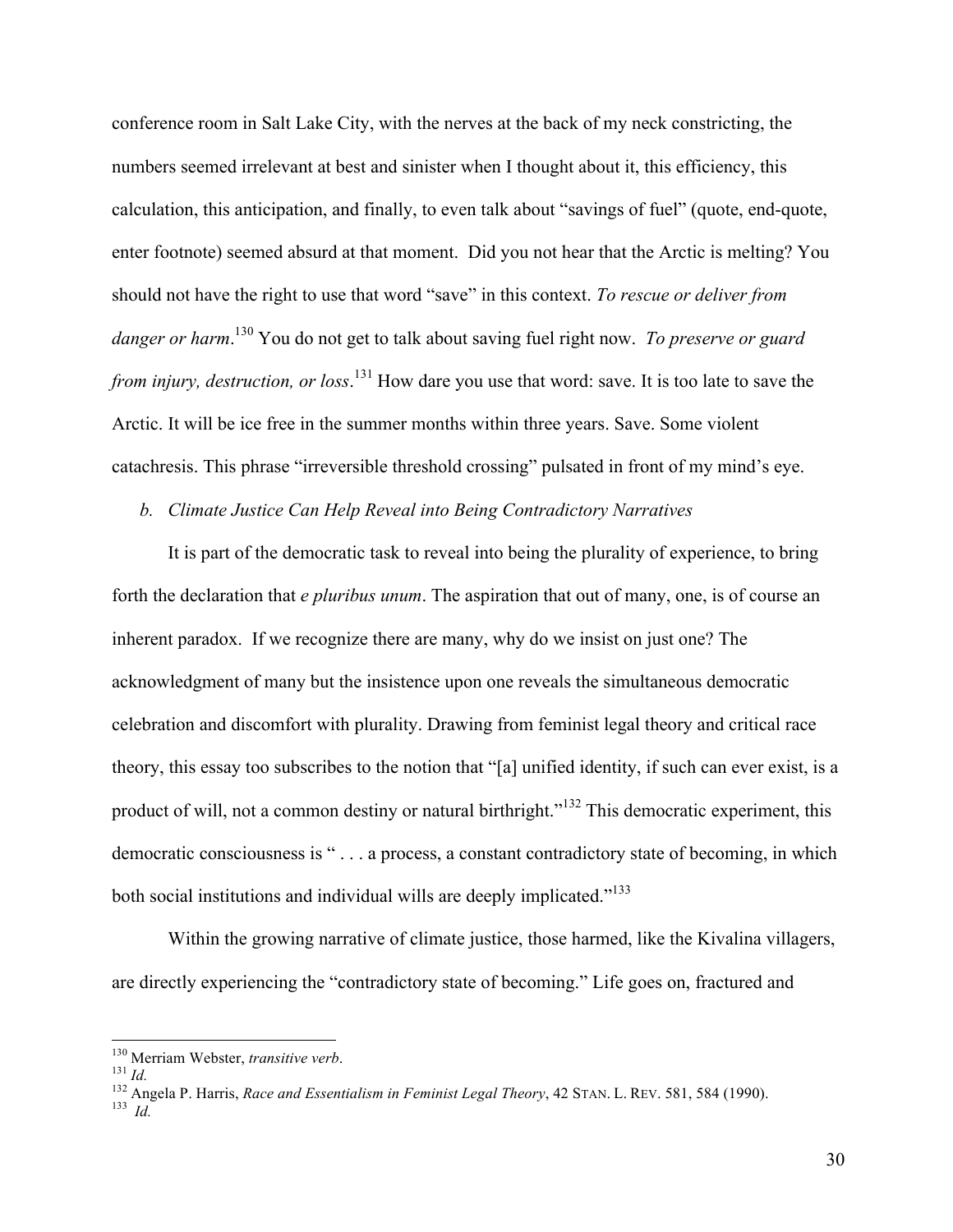displaced, even as the Arctic melts. Climate change is perceived as incremental, not discrete, <sup>134</sup> and yet Arctic ice as we know it may cease to exist completely well within our lifetime.<sup>135</sup> Radical change to our ecosystems is experienced as slow violence.<sup>136</sup> But is the violence really slow? I guess it depends on whom you talk to. For Kivalina, slow or fast, the violence has arrived, temporally and geographically.<sup>137</sup> Your home will be no longer. The problem is how to see it. How can we really *see* what is happening to our world, to our people, in the midst of such vast contradictions? Compound myopia with moneyed corporations exerting their well funded influences to inject doubt into climate science, $^{138}$  compound human folly with "hegemonic brevity or incessant promptness that . . . dominate[s] contemporary communications."139 The question becomes how can we see things clearly and "maintain our attention over the *longue duree* as we seek to extend and sustain the pathways to environmental justice . . .<sup>140</sup> How can we continue to listen to one another, to empathize, to strive to understand one another, when our very world is "seething with virtual ecologies of connection and distraction"?<sup>141</sup> When the

 $134$  "The sources of climate change are obscure and multiple, and they lack faces; hence outrage, an amplifier with respect to public reactions to risk, is dampened or absent. Cass R. Sunstein, *On the Divergent American Reactions to Terrorism and Climate Change*, 107 COLUM. L. REV. 503, 507 (2007).<br><sup>135</sup> *See supra* note 99.<br><sup>136</sup> *See generally* ROB NIXON, SLOW VIOLENCE AND THE ENVIRONMENTALISM OF THE POOR (2011).<br><sup>136</sup> Plaintiff's Complaint at 46 N

Army Corps of Engineers GAO's conclusion that Kivalina must be relocated "in the near future" since a perfect storm could completely flood the village.

<sup>&</sup>lt;sup>138</sup> A January 2007 report from the Union of Concerned Scientists offered a comprehensive overview of how ExxonMobil used misleading tactics to "cloud the scientific understanding of climate change to delay action on the issue." The non-profit identified four tactics used by ExxonMobil: the company "manufactured uncertainty, information laundering by using seemingly independent front organizations, promoted scientific spokespeople who misrepresent peer-reviewed scientific findings, and attempted to shift the focus away from meaningful action on global warming." Available at: http://www.ucsusa.org/assets/documents/global\_warming/exxon\_report.pdf.<br>
<sup>139</sup> Nixon at 275.<br>
<sup>140</sup> Id. at 276.<br>
<sup>141</sup> Id. at 275. See also Mark Danner, *In Conversation: Robert Silvers*, NEW

that raises a question: What is this? What are the kinds of prose, and the kinds of thinking, that result from the imposition of the tweet form and other such brief reactions to extremely complex realities? My feeling is that there are millions and millions if not billions of words in tweets and blogs, and that they are not getting and will not get the critical attention that prose anywhere should have unless we find a new form of criticism. . . . But this means that billions of words go without the faintest sign of assessment. And yet, if one cares about language, if one cares about the sensibility in which language is expressed, and if one cares about the values that underlie our use of language,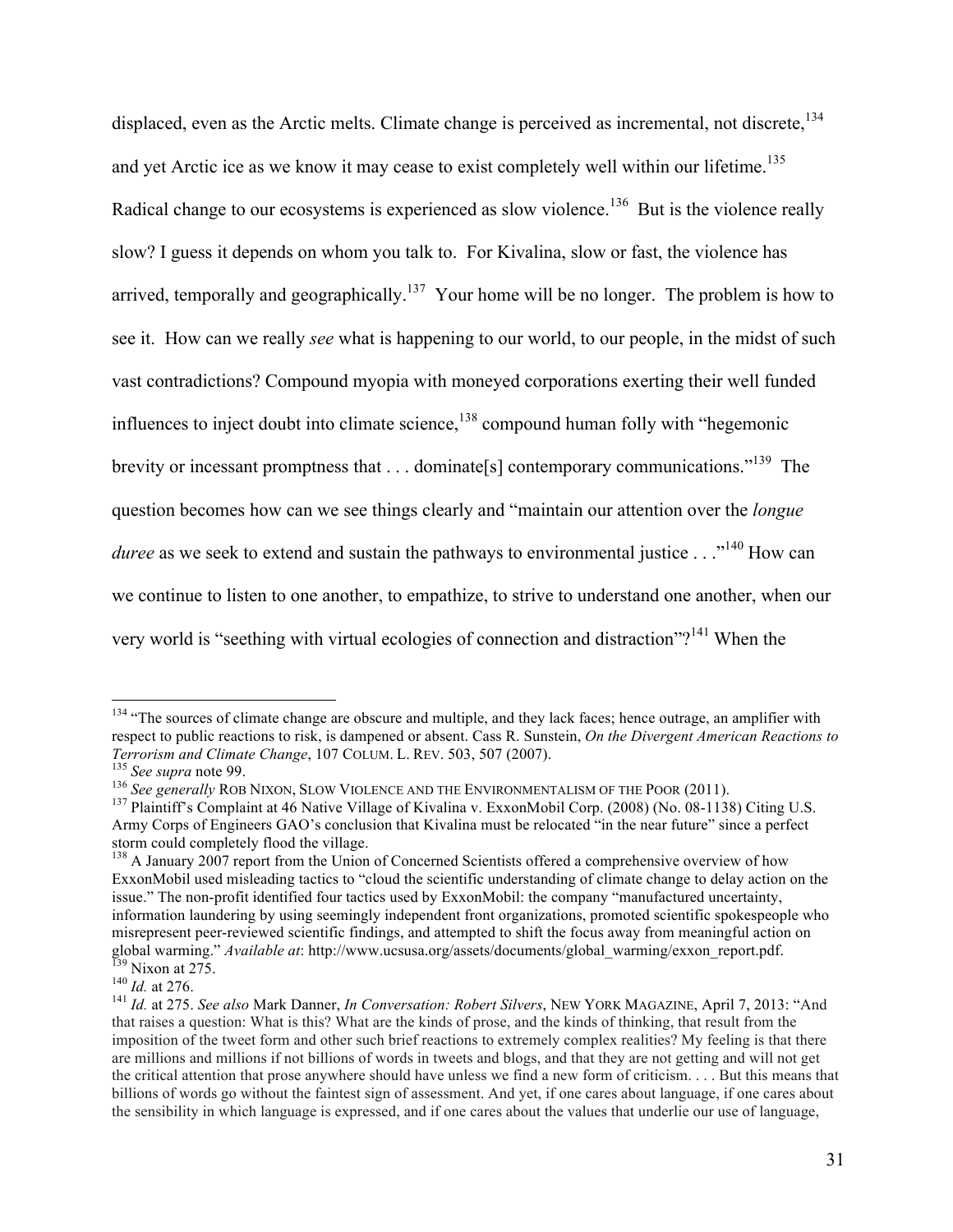structures of private power seek to obfuscate and sever routes of causation?<sup>142</sup> How can we continue to understand integrity in a culture where everything is for sale?<sup>143</sup> How can we cut through? Fail or win, no matter, the task is still the same: to cut through the contradictions and bring forth our specific truth. One form in which the environmental poverty lawyer and the advocate must continue to do so is in the form of the utterance, through speech and critical writing: narrative.

# *c. History and "the Geologic Now" Converge*

Percolating among historians and scientists is the notion that the Anthropocene Age has arrived.<sup>144</sup> "Now that humans—thanks to our numbers, the burning of fossil fuel, and other related activities—have become a geological agent on the planet, some scientists have proposed that we recognize the beginning of a new geological era, one in which humans act as a main determinant of the environment of the planet. The name they have coined for this new geological age is Anthropocene."145 Historian Dipesh Chakrabarty, in his article, *The Climate of History: Four Theses* posits that if we are indeed in the Anthropocene Age, "[t]he geologic now of the Anthropocene has become entangled with the now of human history."146

Similar to the contradictory narratives that form around the problem of climate change, the Anthropocene is the naming of a moment in time where constructed and remembered human history converges with the geologic now. Humans press upon the world as a "geological

!!!!!!!!!!!!!!!!!!!!!!!!!!!!!!!!!!!!!!!!!!!!!!!!!!!!!!!!!!!!!!!!!!!!!!!!!!!!!!!!!!!!!!!!!!!!!!!!!!!!!!!!!!!!!!!!!!!!!!!!!!!!!!!!!!!!!!!!!!!!!!!!!!!!!!!!!!!!!!!!!!!!!!!!!!!!!!!!!!

such as affection, privacy, honesty, cogency, clarity—then these media, it would seem to me, should qualify as the subject of criticism. We seem at the edge of a vast, expanding ocean of words, an ocean growing without any critical perspective whatever being brought to bear on it. To me, as an editor, that seems an enormous absence."

http://nymag.com/news/features/robert-silvers-2013-4/index6.html<br><sup>142</sup> *See supra* note 46.<br><sup>143</sup> Michael Sandel, *What Isn't for Sale?*, THE ATLANTIC, Feb. 2012,<br>http://www.theatlantic.com/magazine/archive/2012/04/what-is

<sup>&</sup>lt;sup>144</sup> See Dipesh Chakrabarty, *The Climate of History: Four Theses*, CRITICAL INQUIRY 35 (Winter 2009) and Paul Crutzen, *The Geology of Mankind*, 415 NATURE 23 (Jan. 2002).

<sup>&</sup>lt;sup>145</sup> Dipesh Chakrabarty, *The Climate of History: Four Theses*, CRITICAL INQUIRY 35, 209 (Winter 2009)<sup>146</sup> *Id.* at 212.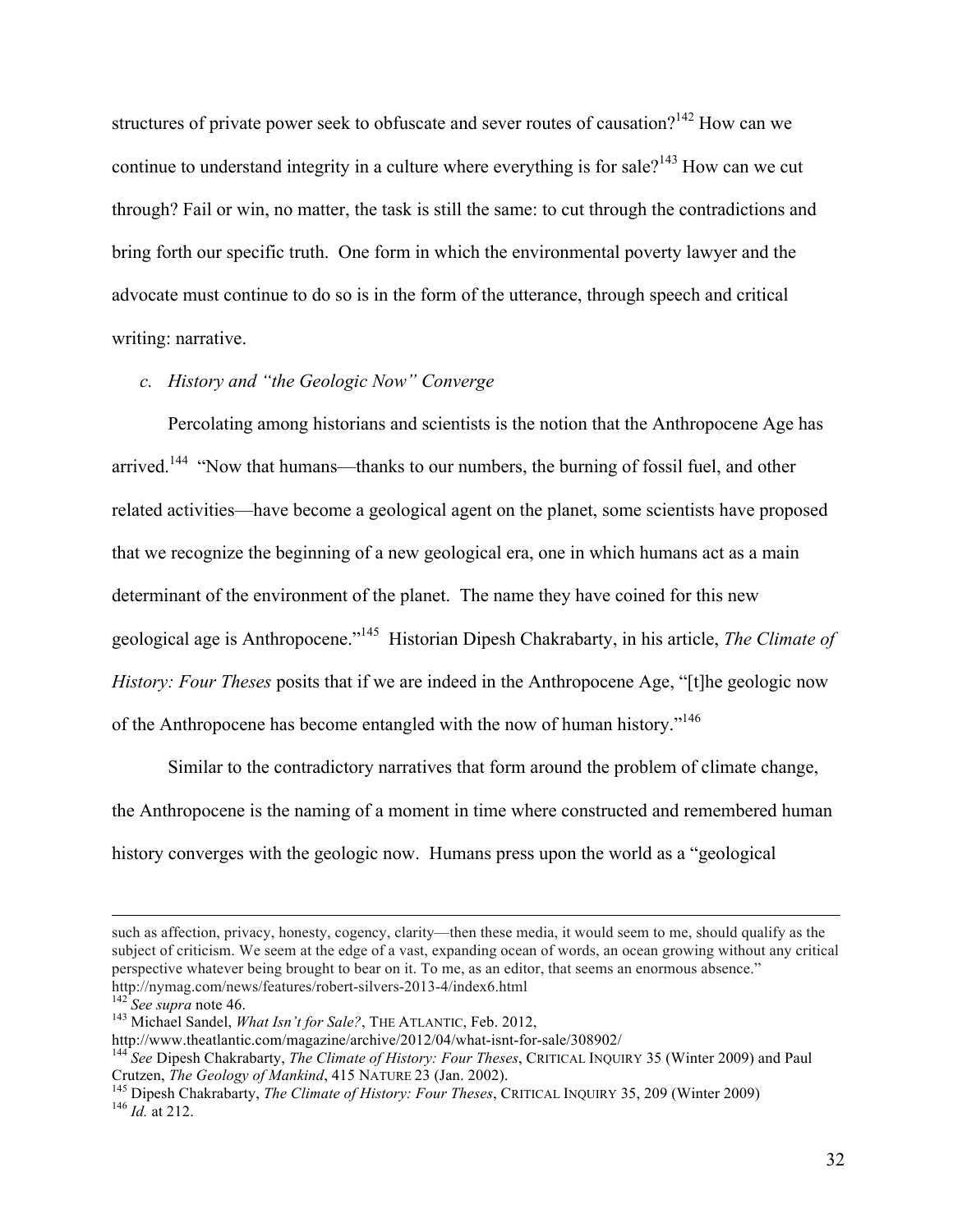agent,"<sup>147</sup> time and spatiality converge into present time. Chakrabarty goes on to articulate that "[t]he task of placing, historically, the crisis of climate change thus requires us to bring together intellectual formations that are somewhat in tension with each other: the planetary and the global; deep and recorded histories; species thinking and critiques of capital."<sup>148</sup> The opportunity to bring together intellectual formations that are at times disparate or not commonly in conversation with one another has arrived simultaneously with the moment of crisis. Critical *poiesis*.

Andrew Revkin writes in his series for the *New York Times*, Dot Earth, "As far as science can tell, there's never, until now, been a point when a species became a planetary powerhouse and also became *aware* of that situation."<sup>149</sup> The interplay between coming into being as a planetary powerhouse but then also the intimacy of knowing is key—because not only do we now live in "a geological age of our own making"<sup>150</sup> we are aware of this circumstance, we are aware of ourselves as the "causative element."<sup>151</sup>

Again, climate justice and the *Kivalina* litigation in particular, bring to light the contradictory narratives that intersect one another in this moment of great accelerated change. We know on a grand scale that man is the causative element for this new age, and yet we refuse to recognize that harm in Article III court because an expert agency will somehow address that problem through environmental laws that could not have anticipated the realities of the Anthropocene. The multifaceted problems of climate change demand multifaceted responses,

<sup>&</sup>lt;sup>147</sup> *Id.* at 210.<br><sup>148</sup> *Id.* at 213.<br><sup>149</sup> Andrew C. Revkin, *Confronting the Anthropocene*, N.Y.TIMES, DOT EARTH (May 11, 2009), http://dotearth.blogs.nytimes.com/2011/05/11/confronting-the-anthropocene/ <sup>150</sup> *Id.* <sup>151</sup> *Id.*

<sup>33</sup>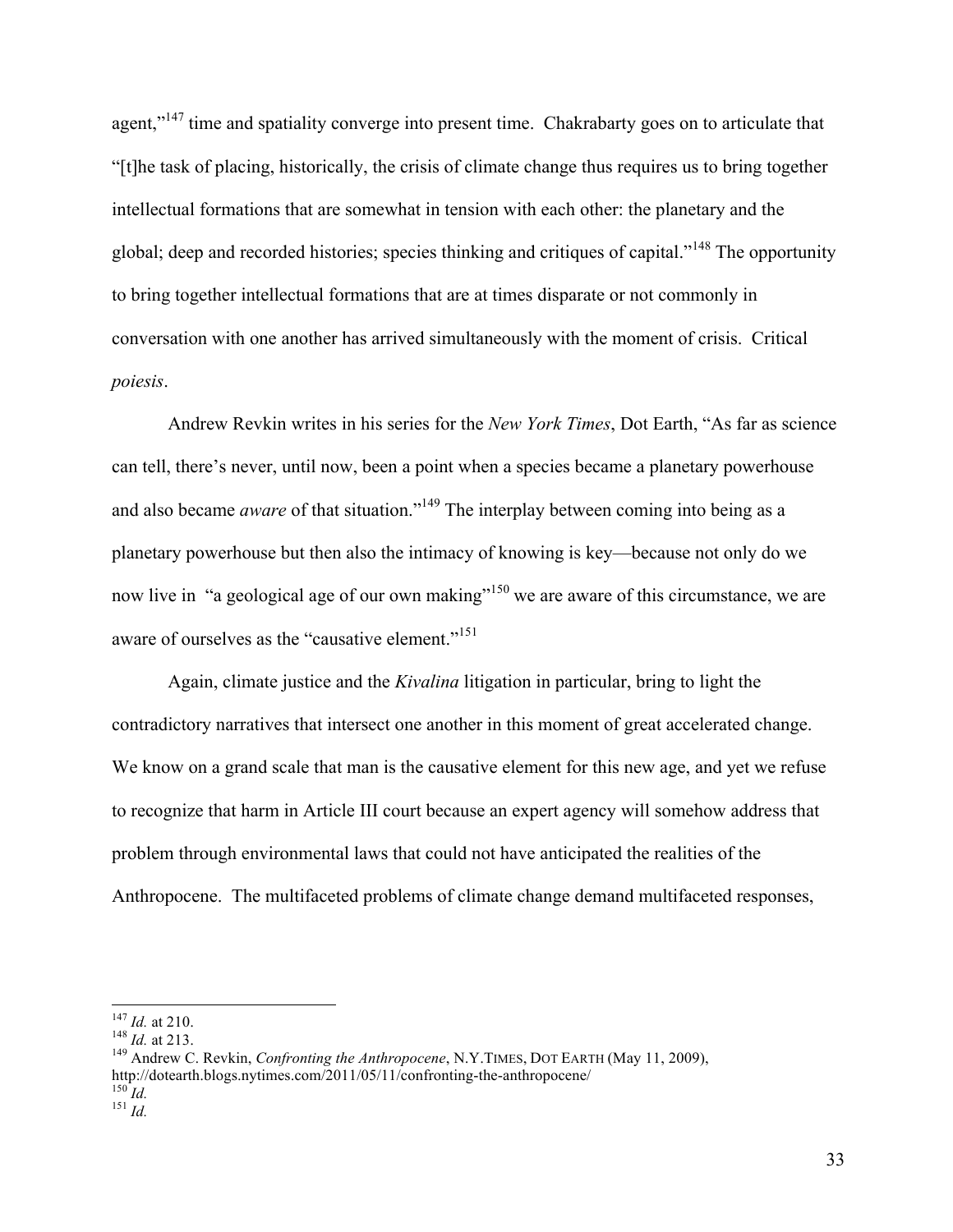new forms of recognition, and an imaginative making within the law itself in order to make the future *possible*.

Revkin notes "that while the 'great acceleration' described by Steffen and others is already well under way, it's entirely possible for humans to design their future, at least in a soft way, boosting odds that the geological record will have two phases—perhaps a 'lesser' and 'greater' Anthropocene."152 Like Arundhati Roy, I hope that this is a century of the small. It is my hope that environmental poverty lawyers in the twenty-first century can work locally but in solidarity to embrace the idiosyncrasies of the 'lesser' Anthropocene. This can only happen by embracing the contradictive revealing, which simultaneously requires expansion of our legalistic understanding of harm while lessening our mark on the earth—in short, to reconstitute our understanding of humanity in the Age of Man, the Anthropocene.

The term Anthropocene, similar to the phrase global warming, "is sufficiently vague to guarantee it will be interpreted in profoundly different ways by people with different world views. . . . Some will see this period as a 'shame on us' moment . . . . Some will argue for the importance of living smaller and leaving no scars. Others will revel in human dominion as a normal and natural part of our journey as a species."<sup>153</sup> Revkin, as a science writer, believes in the importance of "making sure this conversation spills across all disciplinary and cultural boundaries from the get-go."<sup>154</sup> Environmental justice in the twenty-first century is a good a vehicle as any to coordinate the conversation between disciplinary and cultural boundaries. The black letter law is useful to understand boundaries. But the role of the law is not simply to create boundaries, it can also create movement and solutions. The organizing principle of climate

!!!!!!!!!!!!!!!!!!!!!!!!!!!!!!!!!!!!!!!!!!!!!!!!!!!!!!! <sup>152</sup> *Id.* <sup>153</sup> *Id.* <sup>154</sup> *Id.*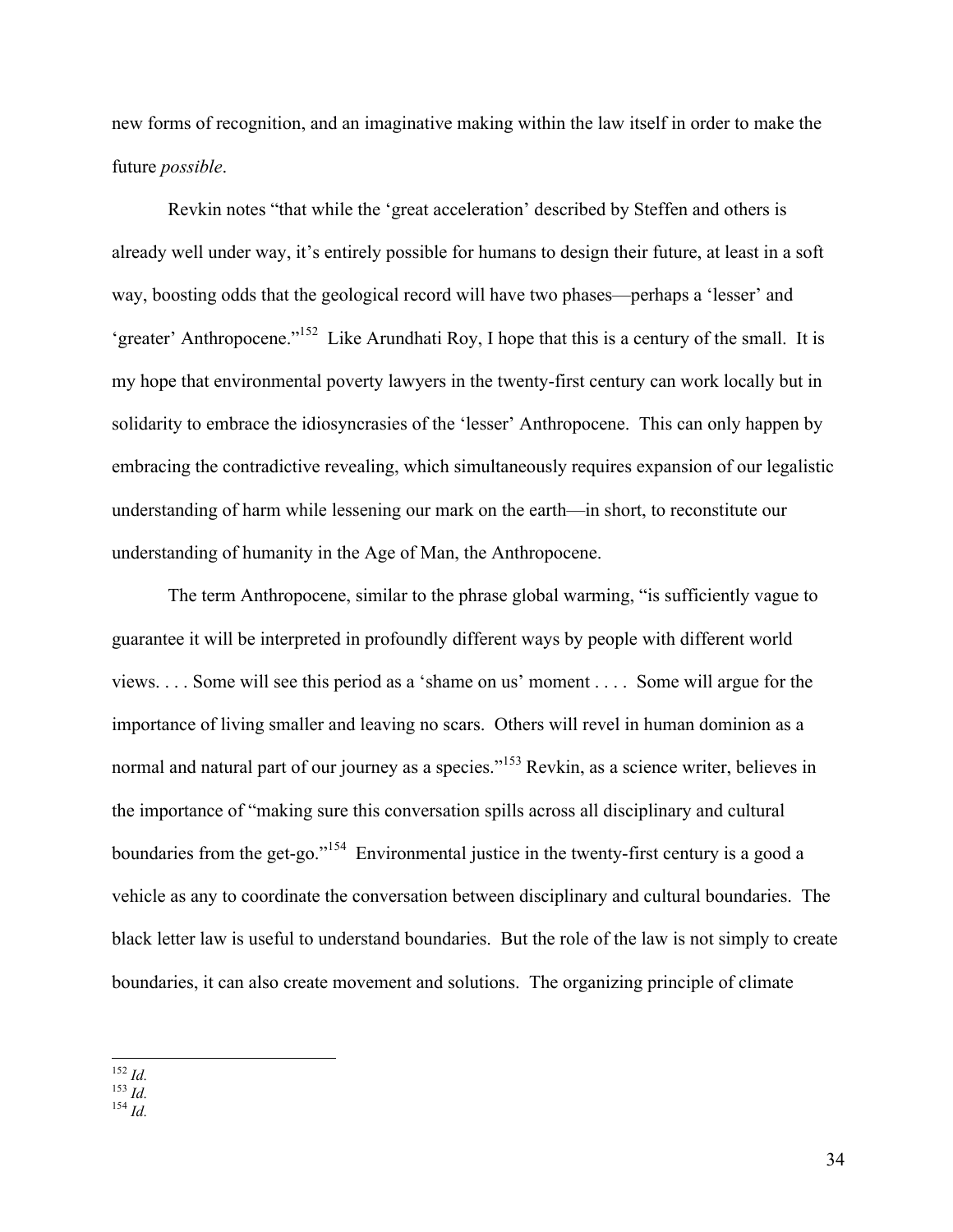justice and the remaining task of the environmental justice advocate is to both acknowledge boundaries and still to imagine overcoming them.

*Kivalina*, as much as it is a hallmark litigation of our time, is also utilizing the law as a vehicle to tell a story, and it is very much the story of this shift in history where geological and historical time finally converge to mark the ushering in of the Anthropocene age. *Kivalina* is a story about real people, irrevocable harm and irretrievable loss. And so *Kivalina* is also a story about death. *Kivalina* is also a metonym, a foreshadowing of what is to come. In this sense, *Kivalina* occupies the space of critical *poiesis,* straddling both the bounded narrative of the law and also the larger imaginative space of revealing.

# *Epilogue***:** *"The Thing Seen"*

When poets are connected to the times in which they live, the forms they explore give us keys to the construction of meaning. Gertrude Stein made this point most succinctly: "Nothing changes from generation to generation except the thing seen and that makes a composition," she wrote in "Composition as Explanation." . . . . Artists, she believed, are responsible for portraying this shifting emphasis; that is, for finding forms that reflect the movement of time, as neither historical narrative nor descriptive mimesis, but as immediate engagement and response.  $-$ Ann Lauterbach<sup>155</sup>

Can the lawyer also be a poet? Can the lawyer also hold herself responsible for portraying a shifting emphasis in "the thing seen?" I argue in this essay that not only is this possible, it is deeply necessary in this age of great change, with the rise of the organizing principle of climate justice and the realities of large-scale displacement. There is little room to ask outright of the law, at least in Court, for a change in the status quo. Politically, there is currently little possibility that Congress will take comprehensive action to address climate change. But we must not throw our hands up in defeat—because we do still have the lawyer, and the community organizer, and the voices of dissent. We are mostly lawyers here, so what can we

<sup>&</sup>lt;sup>155</sup> ANN LAUTERBACH, THE NIGHT SKY: WRITINGS ON THE POETICS OF EXPERIENCE 2 (2005).